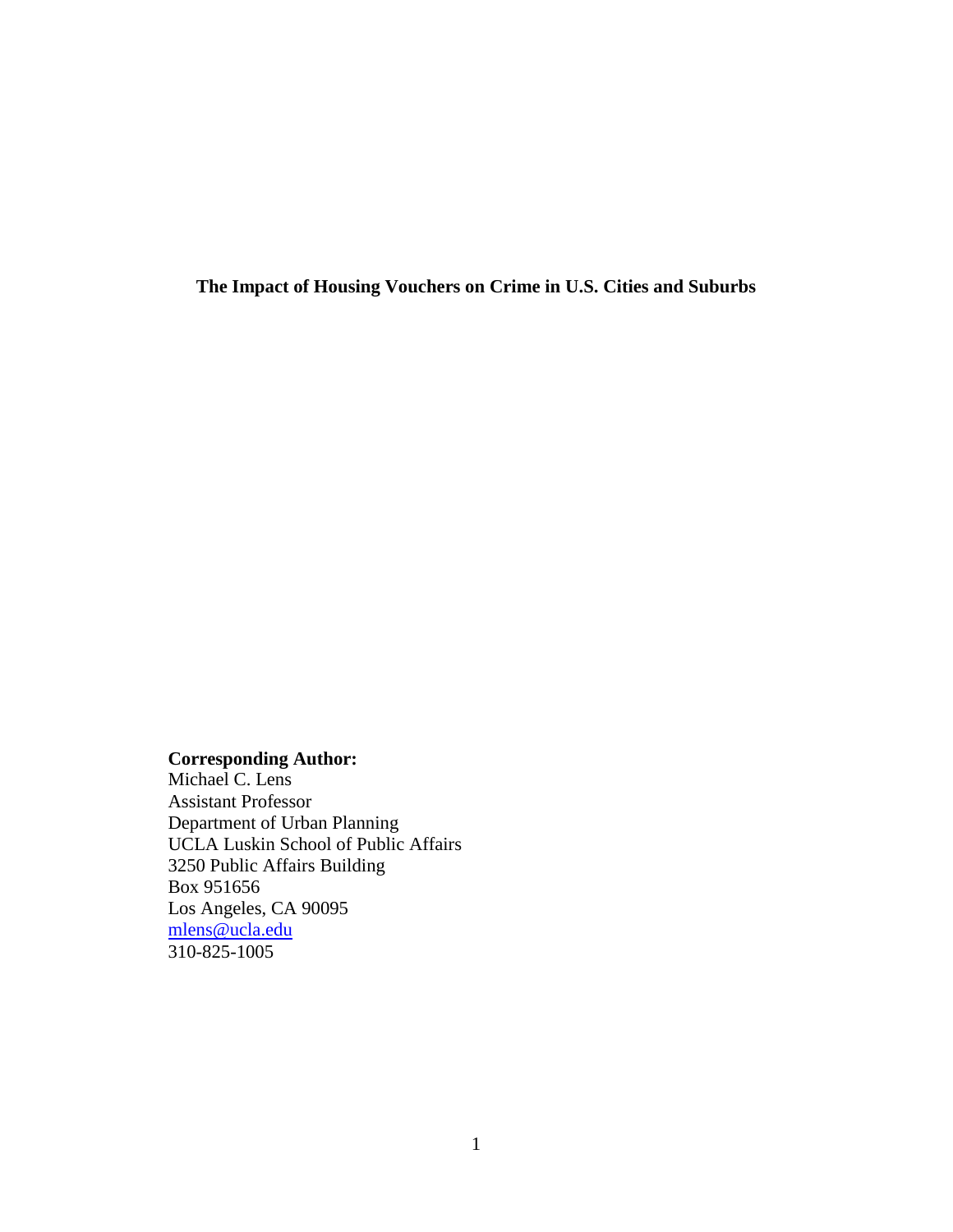# **Abstract**

This paper tests the common belief that subsidized housing contributes to higher crime rates. To do this, I use panel data on over 200 U.S. cities and estimate fixed effects models to control for unobserved differences between cities that may affect both voucher use and crime. Additionally, I estimate models that focus on the suburbs, to see if the steady increase in vouchers there has had any effect on crime.

In cities, I find that vouchers have a weak, negative relationship with violent crime rates, although these estimates are not particularly robust. In suburban areas, there is no observed relationship between vouchers and crime, suggesting that controversies in those communities blaming voucher households for elevated crime rates are misguided.

Keywords: Crime, Public housing, Vouchers, Low-income housing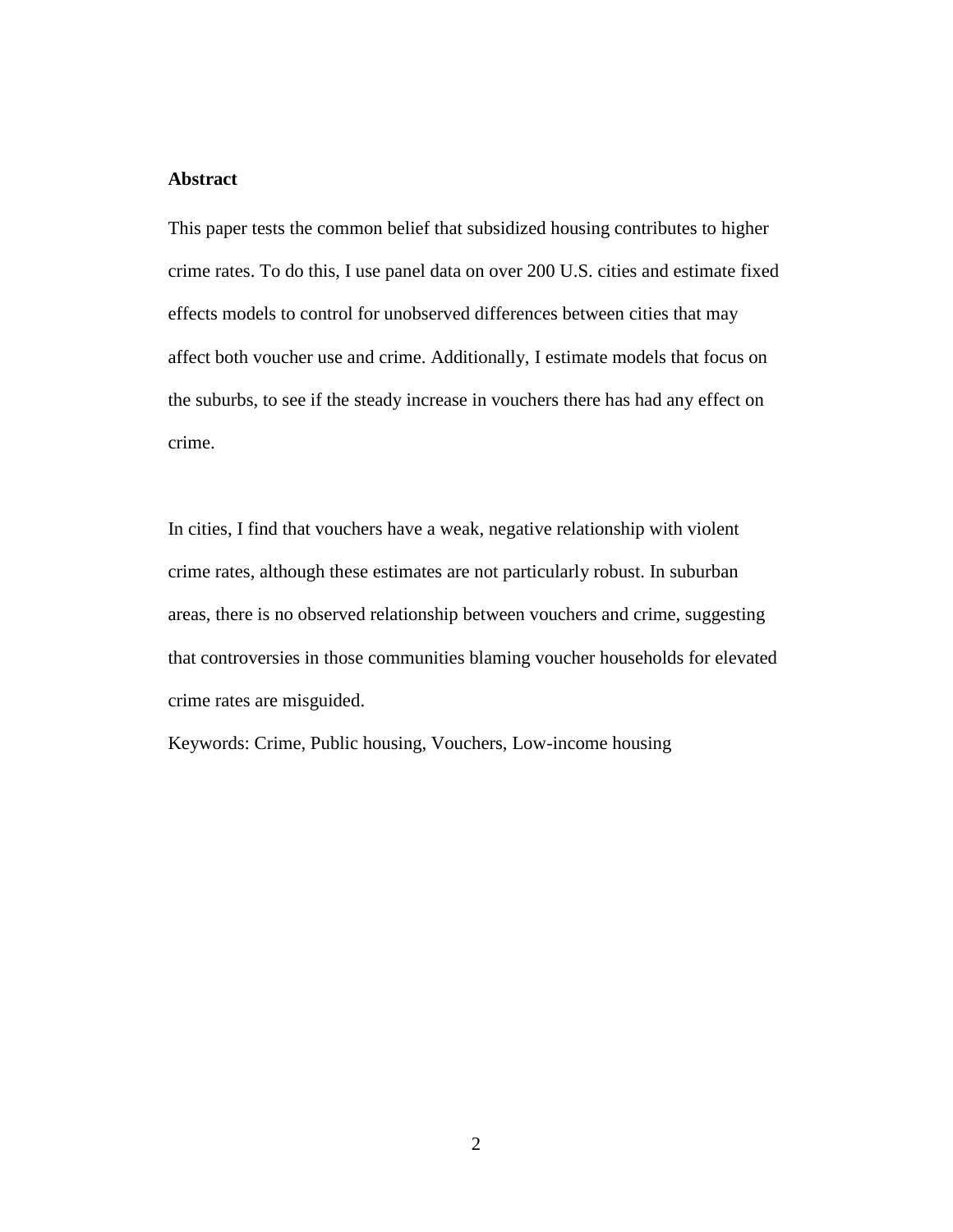# **Introduction**

Over the past two decades, there has been a shift by federal and local housing policymakers away from large, centralized public housing developments via a number of programs, including the Housing Choice Voucher (voucher), Low-Income Housing Tax Credit (LIHTC), and HOPE VI programs. Two goals of the voucher program in particular are to increase access to less distressed neighborhoods and to break-up clusters of poverty and the co-occurring social problems that accompany concentrated poverty, including crime.

However, attempts to disperse voucher households to neighborhoods and localities with higher opportunity are often met with resistance, explicitly on the grounds that incoming voucher households will bring with them increased crime. In exurban Los Angeles, the cities of Lancaster and Palmdale have been sued by civil rights groups for engaging in harassment and surveillance of Latino and black voucher recipients (Medina 2011). The mayor of Lancaster defends these efforts as vital for crime control due to the growing voucher population in his city. In Memphis, journalist Hanna Rosin presented correlational evidence that diffusing subsidized housing via HOPE VI and vouchers in Memphis not only changed the spatial location of crime, but led to crime increases *citywide* – perhaps due to the police's reduced inability to target crime hotspots, the difficulty of providing social services to a dispersed impoverished population, and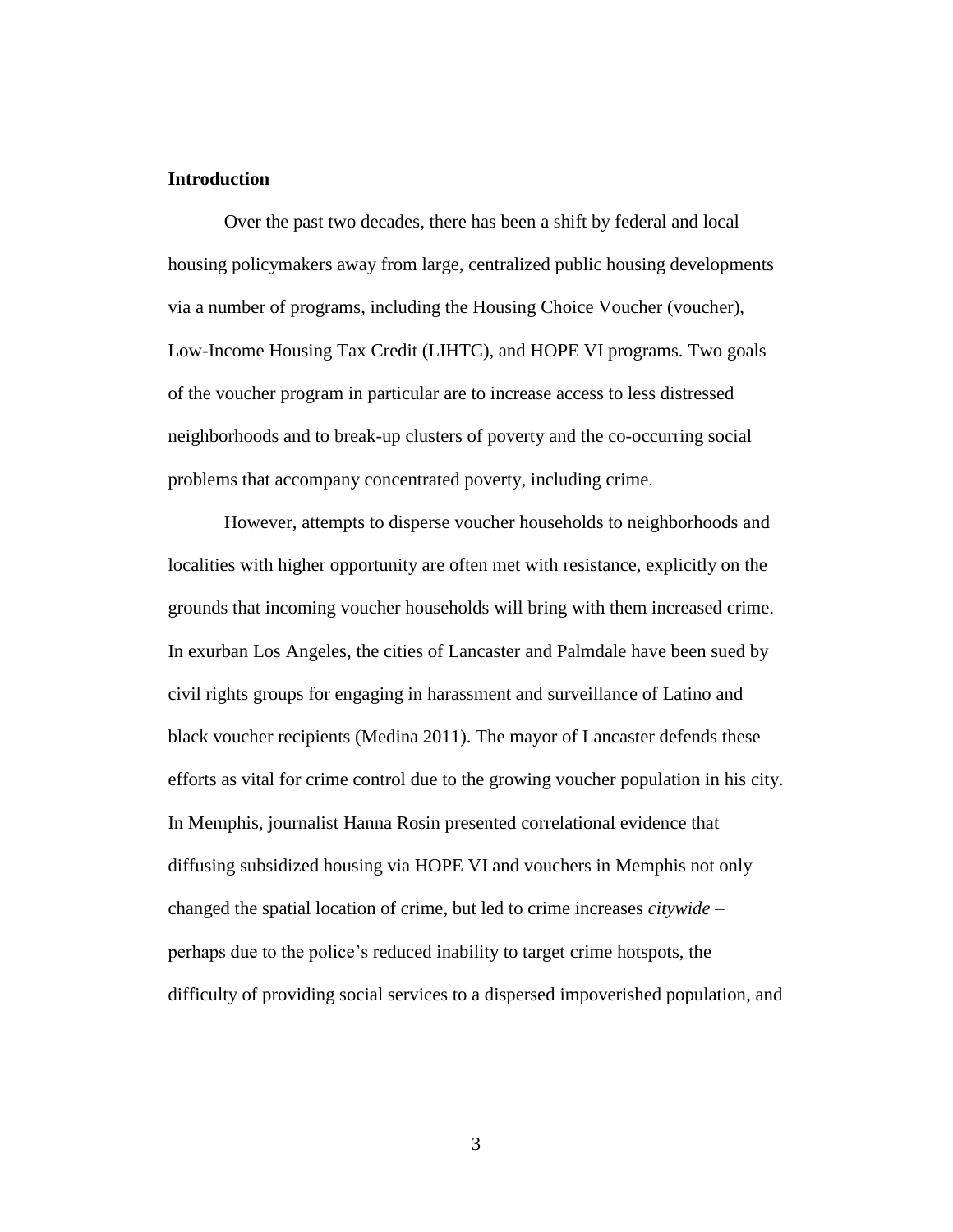disrupted social networks. She suggests that this is a growing concern among police chiefs and criminologists nationwide.

This paper attempts to identify whether crime rates in cities and suburbs are related to subsidized housing policies, focusing primarily on the Housing Choice Voucher Program. Using city and county-level crime data from the FBI's Uniform Crime Reports and voucher, HOPE VI, and public housing data from the U.S. Department of Housing and Urban Development (HUD), I estimate the extent to which the prevalence of voucher households affects crime in U.S. cities. My data set contains covers 215 cities from 1997 to 2008, allowing me to estimate fixed effects models that control for unobservable differences between cities. Additionally, I use lagged specifications to further identify causal linkages between vouchers and crime, and estimate models on a sample of suburban areas to identify whether the growth in voucher populations in the suburbs has affected crime rates in those jurisdictions.

My findings suggest that there is virtually no relationship between voucher household prevalence and crime rates at the city level. Although cities and suburban areas with more vouchers per capita also have higher crime rates, this relationship disappears when controls are added. These findings suggest that controversies surrounding vouchers in city and suburban jurisdictions are being fueled by misinformation. Although communities with a higher prevalence of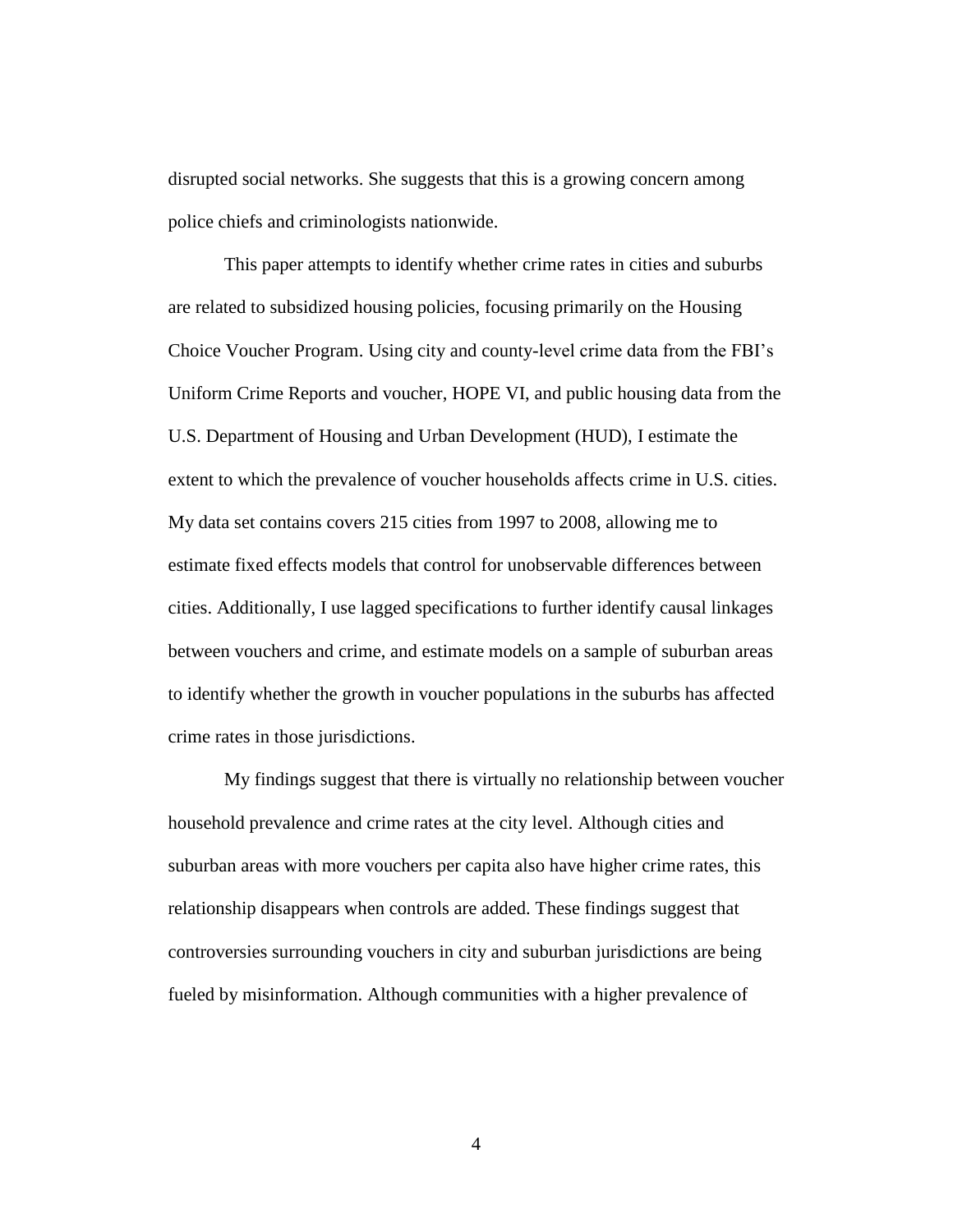voucher households appear to be higher in crime, there is no evidence that this is due to voucher households increasing crime.

#### **Recent Trends in Crime and Rental Housing Subsidies**

U.S. cities have seen a wealth of change in the past 25 years in crime and rental housing subsidies. In the mid-1990s, as crime rates were leveling off and dropping across the country, U.S. cities also underwent a substantial shift in how they invest in subsidized housing. These shifts were led by HUD and feature a number of programs to encourage the spatial diffusion of households receiving housing subsidies, including HOPE VI, the LIHTC, and vouchers. On the supply side, HOPE VI has been responsible for demolishing and revitalizing tens of thousands of public housing units, and the LIHTC is now the primary funding vehicle through which affordable rental housing is constructed in the United States. On the demand side, the voucher program is the largest rental housing subsidy in the country, supporting over two million households nationwide. Whereas public housing was virtually the only housing subsidy through the early 1970s, by 2004 the LIHTC and voucher programs had a role in nearly 60 percent of the nearly 7 million subsidized units for low-income households (Schwartz 2006). Fig. 1 displays the substantial growth in the voucher and LIHTC programs and the slow but steady decline in the number of public housing units nationwide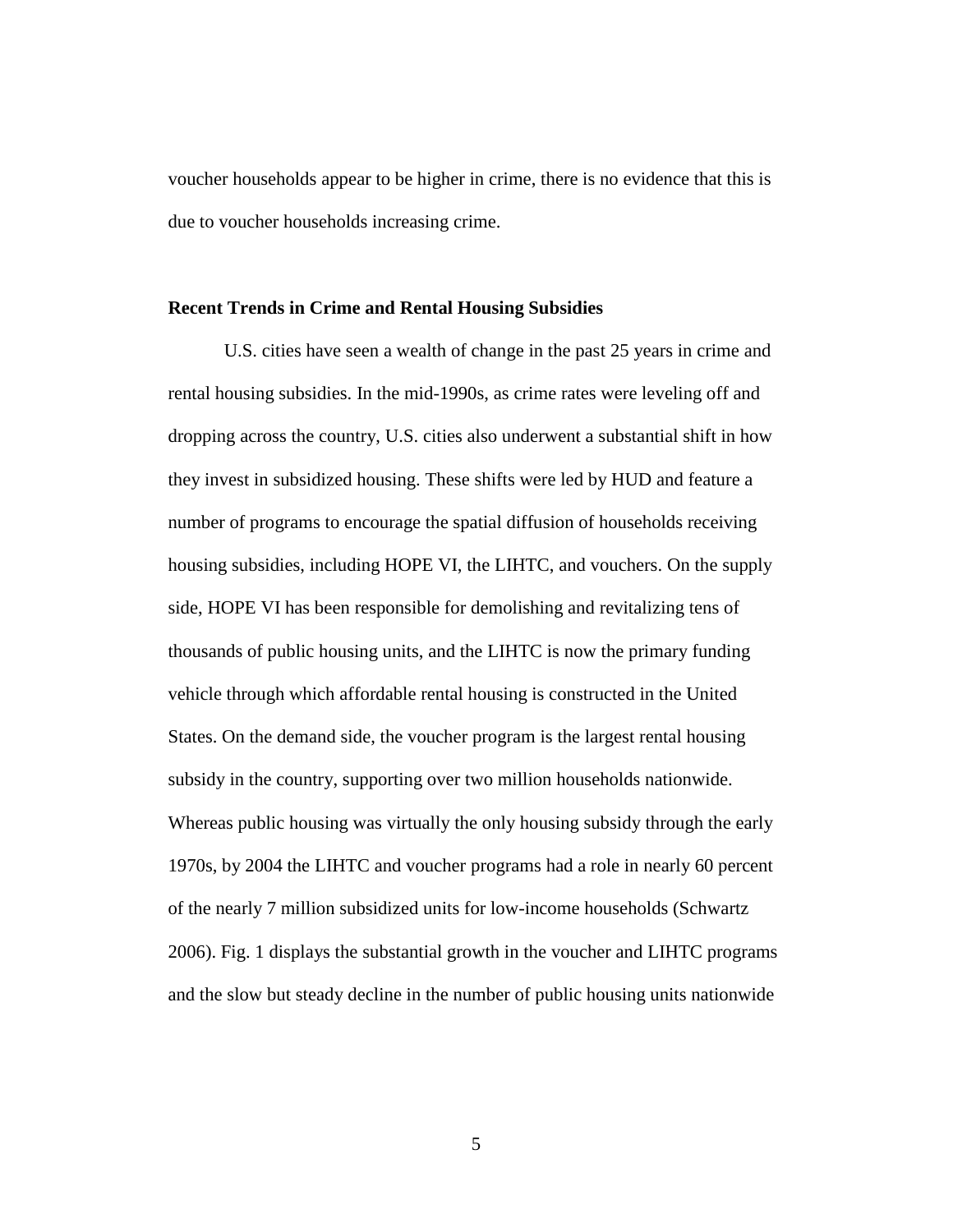during the data period (1997 to 2008), alongside the trend in crime, which has continued to decline since 1997.

# [Insert fig. 1 about here]

These concurrent trends in crime and housing subsidy policies suggest that we should be skeptical when people blame voucher households for elevated crime rates in their communities. On the contrary, as vouchers have eclipsed public housing units as the primary way to provide housing subsidies, crime has decreased. Researchers and policymakers have examined several reasons for the crime decline, focusing most commonly on economic and demographic factors, in addition to policing and incarceration (Barker 2010). It is likely that many of these factors heavily outweigh the role of vouchers and other housing policies in the crime decline. However, these strong trends contradict the conventional wisdom represented by Rosin (2008), who suggests if not for the deconcentration of subsidized housing through the voucher program, crime would have decreased even more. Furthermore, given the increased presence of voucher households in suburban communities, it is time we examine how such mobility patterns are affecting crime in those areas.

# **Theory and Empirical Evidence**

There are a number of reasons why subsidized housing may affect crime in cities. First, the poor are disproportionately victims and perpetrators of crime,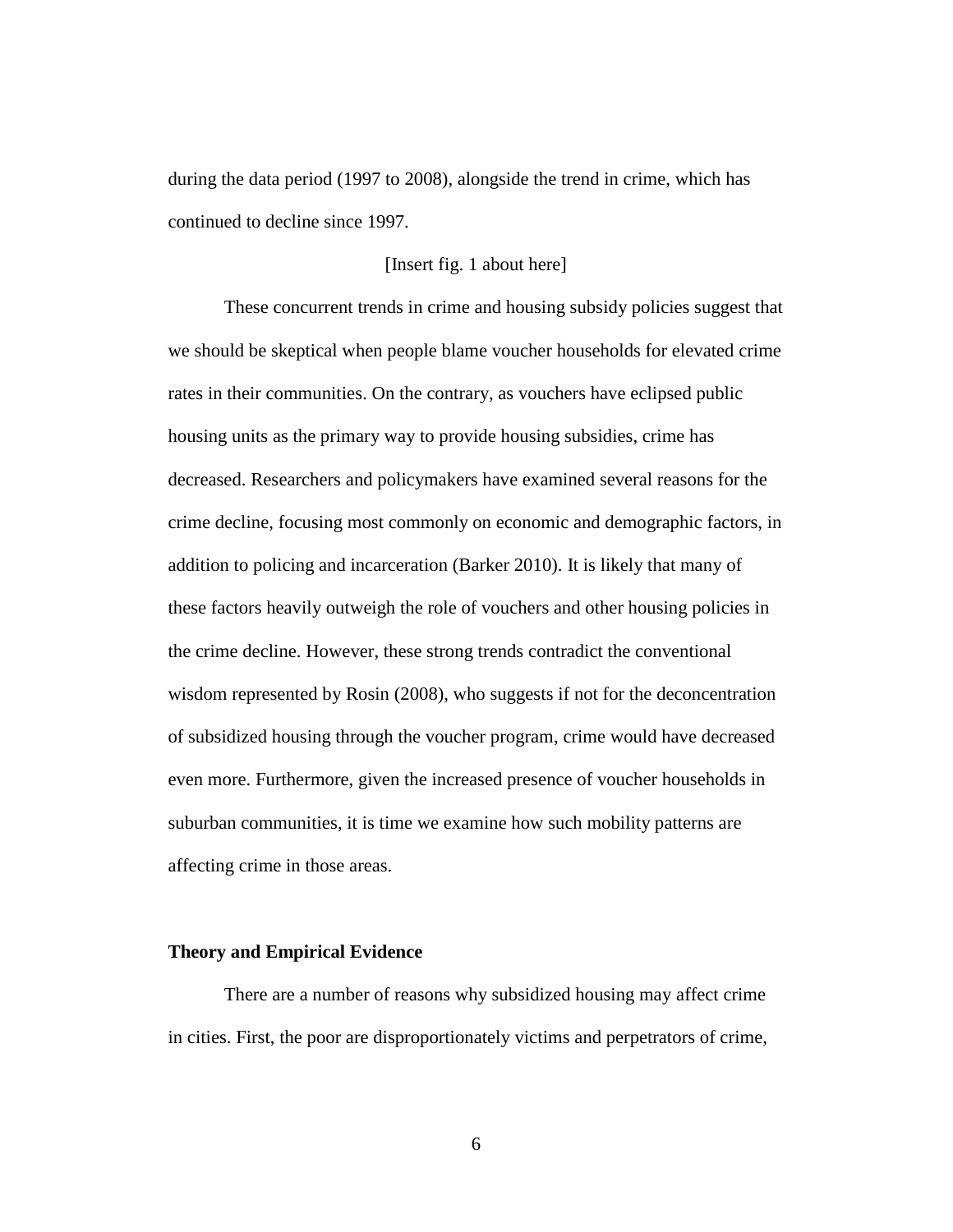and occupy subsidized housing by definition. Subsidized households are also disproportionately members of minority groups, as are victims and perpetrators of crime. However, those receiving housing subsidies are also more likely to be females and their children, and the elderly are also overrepresented. These are populations that are less likely to be involved in crime, rendering populationbased assumptions less conclusive. Crime may also be linked to subsidized housing if the presence of this housing leads to urban decline. Additionally, the physical design and environment of high-rise public housing has been shown to contribute to crime (National Commission on Severely Distressed Housing 1992; Popkin et al 2000, Schneider and Kitchen 2002).

On the other hand, it is important to note that housing subsidies are a form of public investment. Vouchers provide additional purchasing power for households, not just on housing but potentially on all other goods. Ellen and Horn (2012) estimate that the median voucher household with children earns \$13,000 annually, pays \$1,000 per month in rent, and the post-tax benefit of the voucher is equivalent to \$8,000 per year – a 60 percent increase in income. At the household level, these subsidies may make it less necessary to engage in criminal activity for financial benefit. For cities and neighborhoods, housing vouchers are a substantial investment that can have important positive impacts on a number of social outcomes, potentially including reduced crime.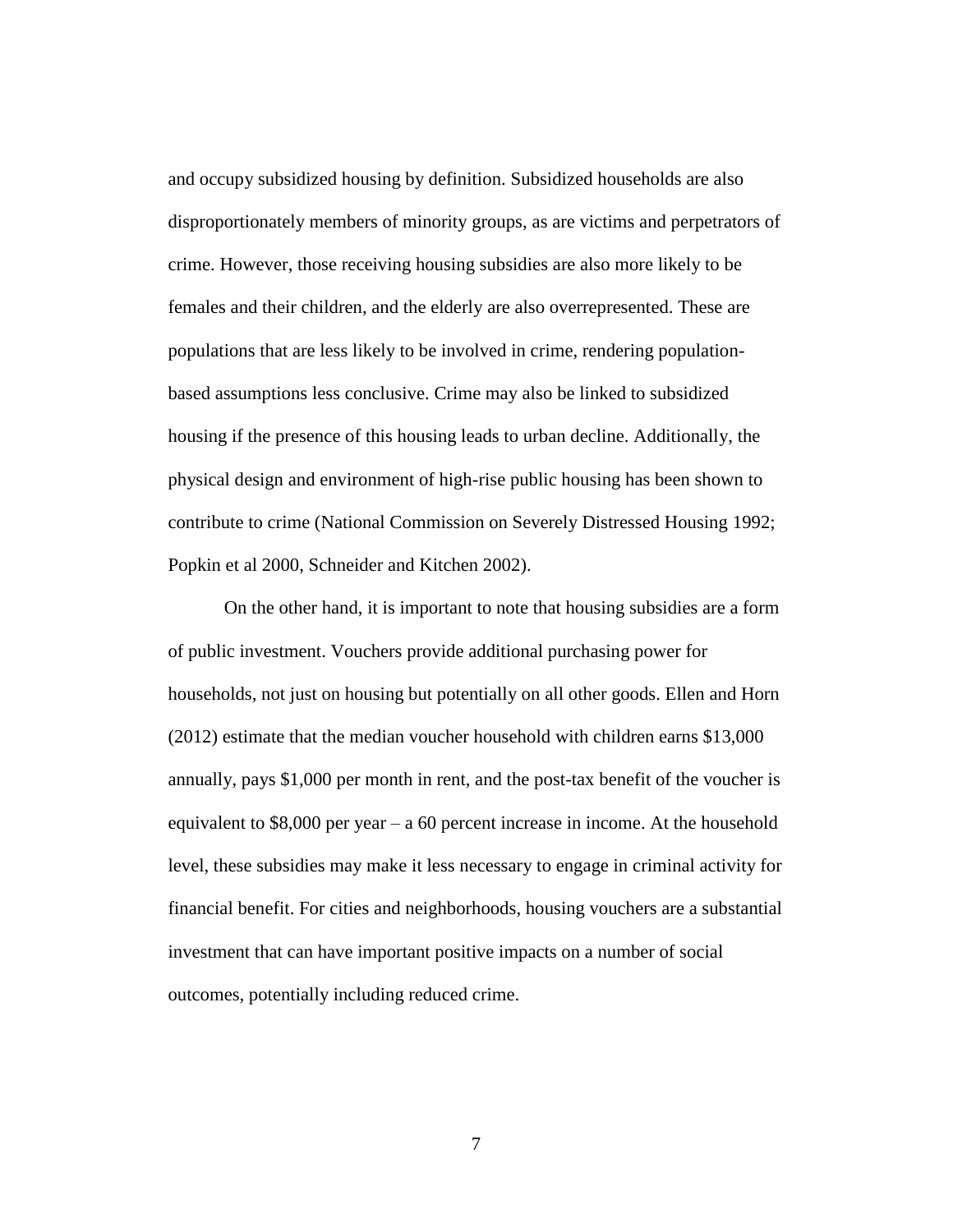It is important to discuss what drives the growth in the number of voucher households because this is the intervention and change that I am testing in this paper. First, voucher numbers may increase due to HOPE VI and other public housing demolitions, given many jurisdictions replace some of these demolished units with vouchers to displaced households. However, according to HUD's data, a city's voucher population has a strong, positive relationship with the number of public housing households in a city (controlling for population), so it does not appear to be the case that vouchers are merely replacing public housing units. On the other hand, voucher growth does appear to be strongly related to HOPE VI spending – those cities that have been receiving larger funds from HUD to demolish public housing also have higher voucher numbers (again, controlling for population).

Second, since the late 1990s, all vouchers are portable, meaning voucher holders are largely free to move across jurisdictions and use their vouchers in cities and suburbs other than those that issued the voucher. Thus, the voucher population (in either cities or suburbs) can grow because people used their vouchers to move across jurisdictional borders. Examining data on vouchers in suburban and city jurisdictions, I find that the voucher population has grown considerably faster in the suburbs. In the empirical analysis, I test whether suburban voucher population growth affects crime in those areas.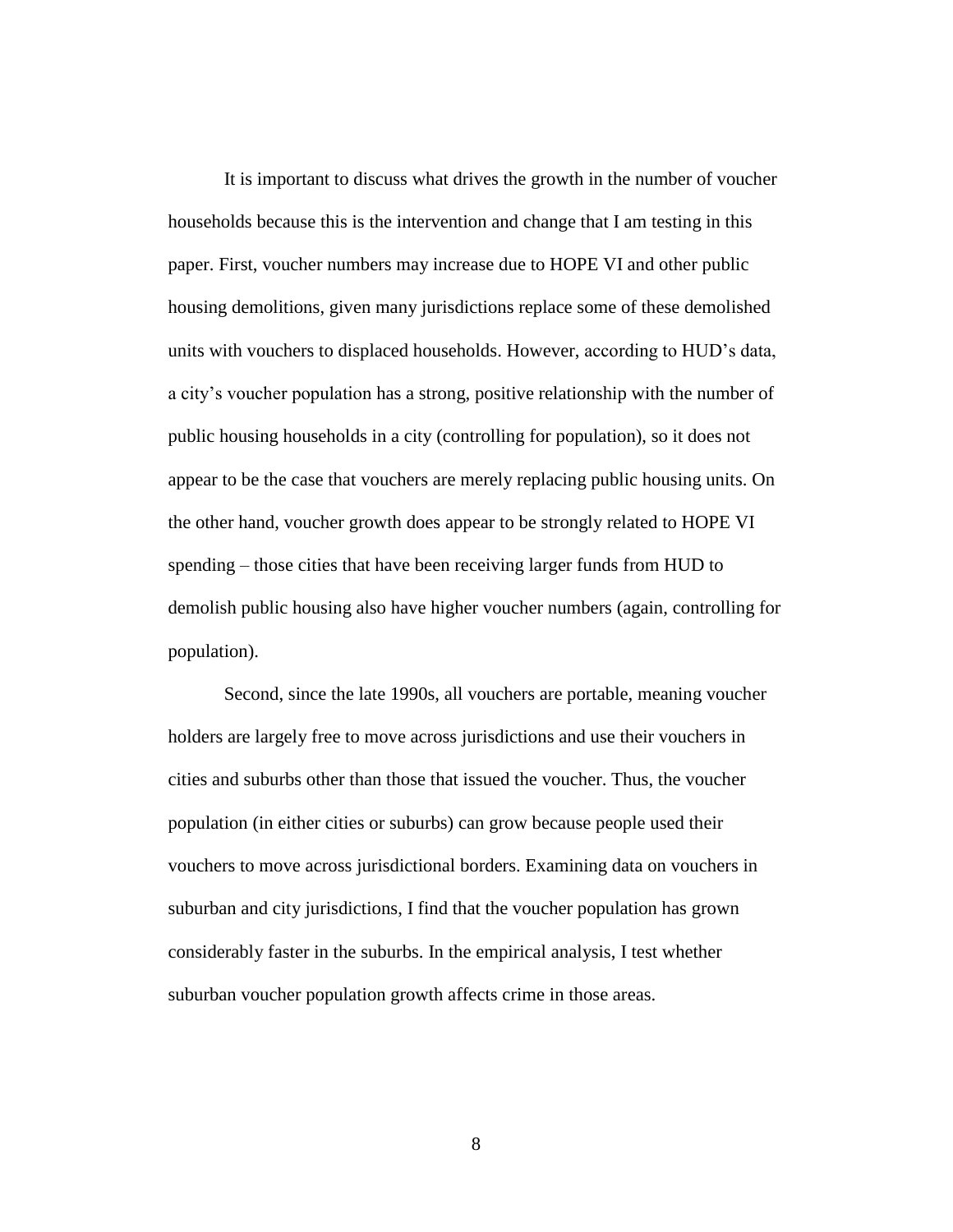It is also possible that voucher numbers grow through increases in the utilization rate. There are a number of ways in which utilization can increase – perhaps due to better targeting of the subsidies to populations that are more likely to use them, the implementation of Source of Income (SOI) laws that prohibit discrimination by landlords against using vouchers to pay for housing, a better job by local housing authorities of connecting voucher holders to housing, or more accessible rental markets. Voucher use can also increase and be captured in the data if local housing authorities project greater need (due to higher poverty rates or population growth) and are successful in obtaining additional funds from HUD. Empirically, SOI laws are strongly correlated with voucher growth (Freeman 2012), and the strongest growth occurred in larger cities on the coast, suggesting that more liberal and active housing authorities have been more proactive in recent years in bringing in additional voucher funding and/or connecting voucher households to housing opportunities. It is unlikely, however, that housing authorities are able to issue substantial vouchers in a timely fashion as economic conditions decline in a city. Thus, a limitation of this study is that changes in the voucher population may occur at different time lags relative to important dynamics (e.g. poverty, unemployment, rents) that may affect crime.

### *Empirical Evidence*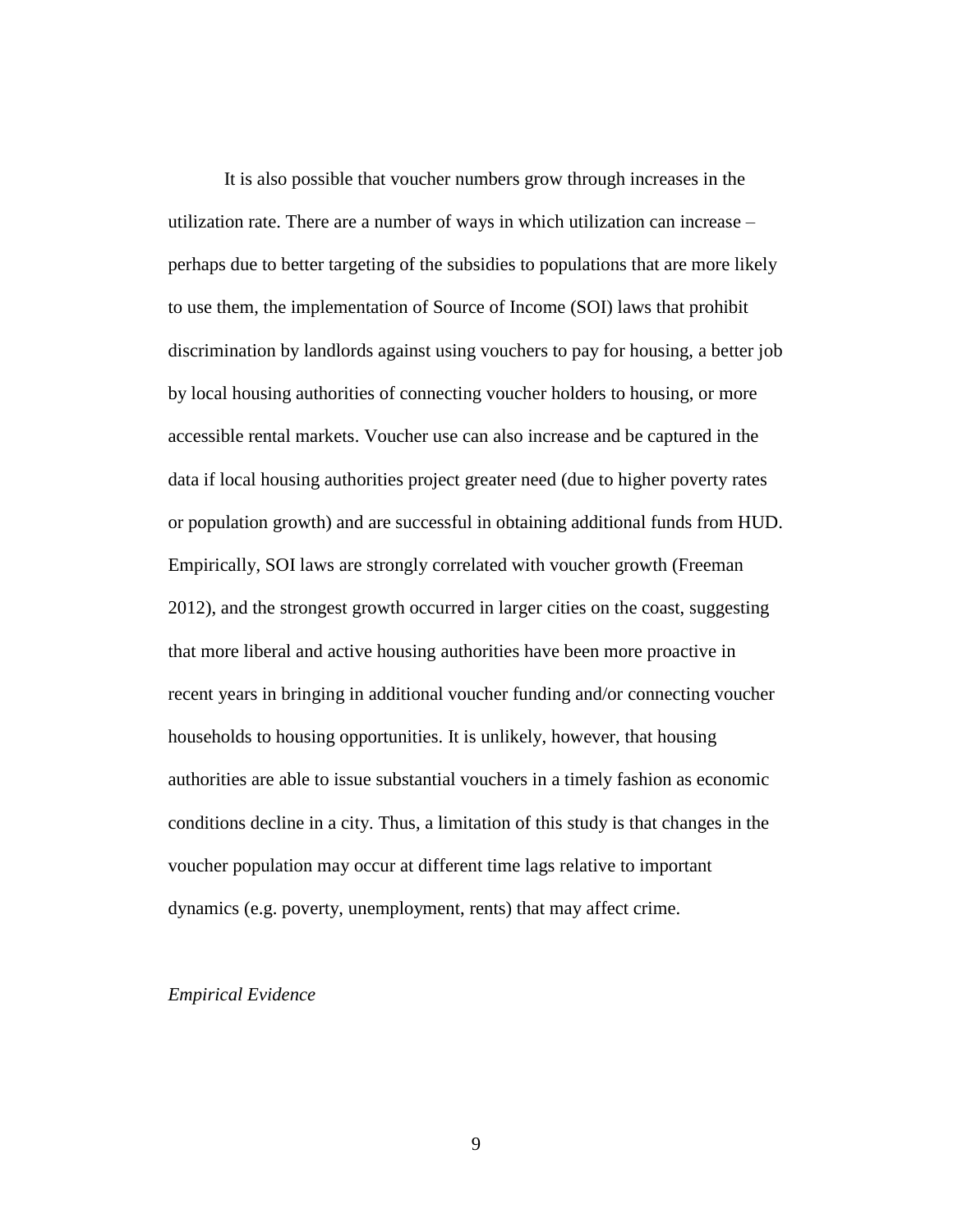Much of what we know empirically about the relationship between crime and subsidized housing focuses on traditional public housing. There is mixed evidence on the effect that public housing has on neighborhood crime rates (Farley 1982; McNulty and Holloway 2000; Roncek et al 1981). More conclusive are the handful of case studies of public housing developments that paint a picture of particularly dangerous places to live (Kotlowitz 1991; Popkin et al 2000). Looking at scattered-site public housing, Goetz et al (1996) found in Minneapolis that police calls from areas surrounding scattered-site developments decrease after these developments were built. However, there was evidence that as the developments age, crime increases over time. Galster et al (2003) found no impacts from dispersed public housing or supportive housing on crime rates in Denver.

Looking at vouchers, Suresh and Vito (2009) examine the spatial concentration of homicides before and after efforts in Louisville, KY to deconcentrate public housing, primarily through HOPE VI and vouchers. They find that homicides moved to the parts of the city where public housing and voucher tenants moved, although their analyses are purely cross-sectional and descriptive.

Van Zandt and Mhatre (2009) look at the relationship between clusters of housing voucher households and crime in Dallas, TX. They consider a cluster to be 10 or more voucher households during any month between October 2003 and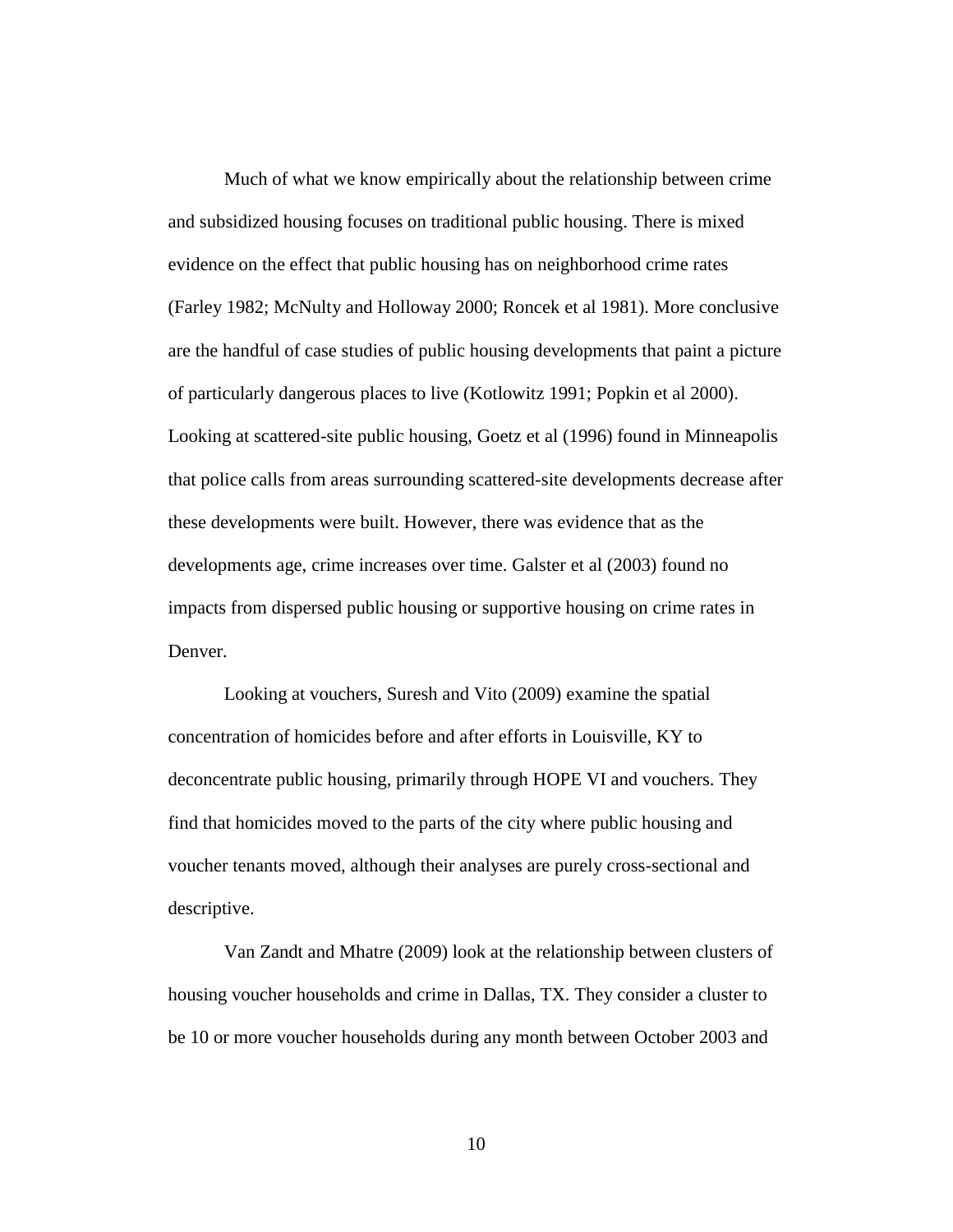July 2006, and examine crime data within a quarter mile radius of the apartment complexes containing these voucher clusters. Unfortunately, the police only collected crime data in those areas if the number of voucher households was 10 or more, due to a consent decree resulting from a desegregation case. This not only led to gaps in coverage and limited the number and type of neighborhoods examined, but the police may have deliberately focused crime control efforts on these areas, reducing the reliability of the data. Given those limitations, the authors find that clusters of voucher households are associated with higher rates of crime. However, they find no relationship between changes in crime and changes in the number of voucher households, suggesting that while voucher households tend to live in high-crime areas, they are not necessarily the cause of higher crime rates. Thus, efforts to estimate the effect of vouchers on crime must account for the fact that voucher households disproportionately live in high crime neighborhoods and cities.

Ellen et al (2012) and Popkin et al (2012) also examine the relationship between vouchers and crime in neighborhoods. Ellen et al use longitudinal crime and voucher data from 10 U.S. cities between 1997 and 2008. The authors find that crime is higher in neighborhoods with housing vouchers, but their models suggest that reverse causality is the reason – voucher households move to higher crime neighborhoods and do not necessarily cause the higher crime rates in those neighborhoods.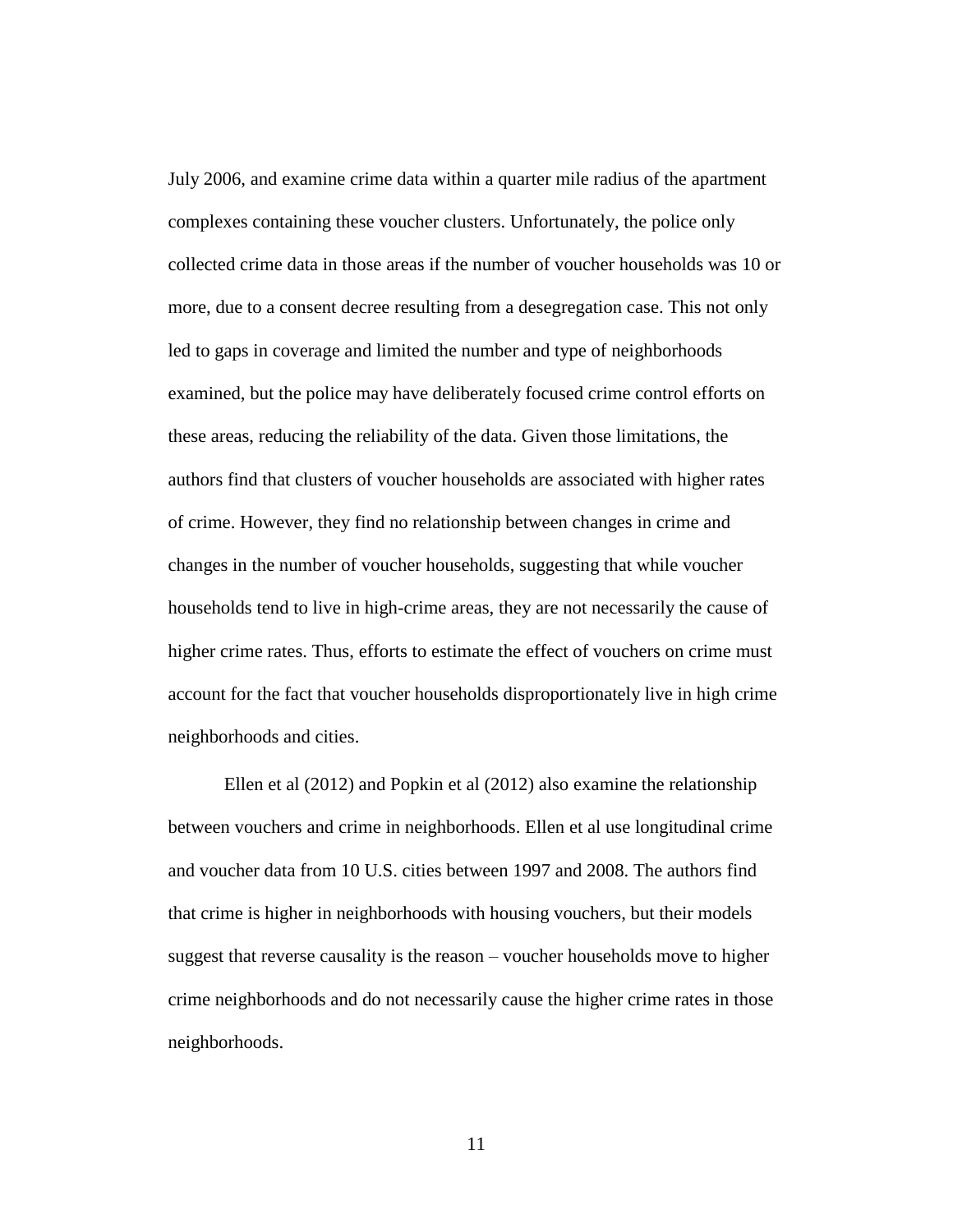Popkin et al are specifically examining public housing transformation and what happens to crime in the neighborhoods where former public housing residents move in Atlanta and Chicago. They find that crime declined substantially in the areas where public housing was demolished. However, in neighborhoods in both cities where a relatively high concentration of residents relocated (often using vouchers), they observed significant increases in crime. In Chicago, the authors conclude, the increased property crime in destination neighborhoods outweighed the decreased crime in origin neighborhoods. The authors suggest that relocation should be targeted to avoid significant clustering of the relocated population.

All of the studies mentioned thus far look at these relationships at the neighborhood level. Freedman and Owens (2011) is the only study that zooms out at larger level of geography – the authors examine the effect that the LIHTC has on crime in counties. Using an instrumental variables strategy that exploits a discontinuity resulting from the designation of qualified census tracts (QCTs) where developers have added tax credit incentives for locating in such tracts, the authors find that LIHTC development in the poorest neighborhoods results in lower violent crime at the county level.

Although there is a growing body of evidence on the relationship between subsidized housing and crime, there is still a limited understanding of how the voucher program may affect crime and almost no knowledge on the aggregate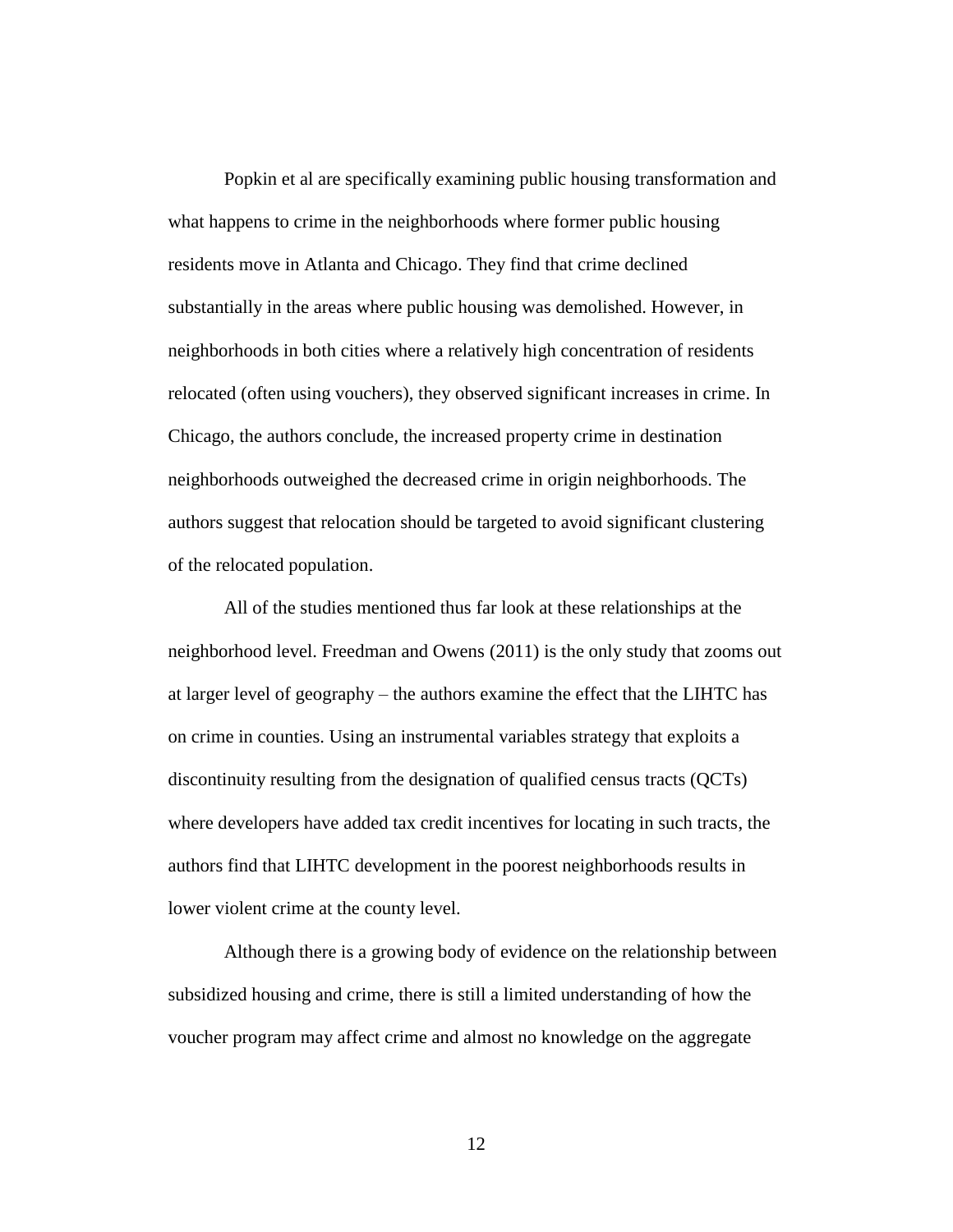impacts across cities. Although neighborhood-level models may be identified with more precision, there are a number of reasons why a city-level analysis of these effects is essential. First, police budgets are commonly determined at the city level, as are major housing and land use decisions. Second, crime statistics are widely available at the city level, whereas tract-level crime rates are only available in select cities and years. Third neighborhood-level analyses are not able to capture crime spillovers to adjacent neighborhoods. Criminals do not always commit crimes in their residential neighborhoods, meaning city-level analyses are more likely to capture crime effects in the aggregate. Relatedly, there may be nonlinear relationships between subsidized housing and crime at the neighborhood level that make aggregate crime effects unclear. Rosin (2008) suggested a number of reasons why the dispersion of subsidized households may affect crime: the increased challenge of policing multiple crime fronts, the difficulties in linking dispersed low-income populations to social services, and the loss in social networks that had thrived in concentrated housing projects. Galster (2005) suggests another – that decreases in the amount of high poverty tracts (which the voucher program may contribute to through subsidized housing dispersion) is likely concurrent with increases in the proportion of the population living in mid-poverty census tracts. Those increases can have negative aggregate, citywide effects along a number of social indicators, including crime.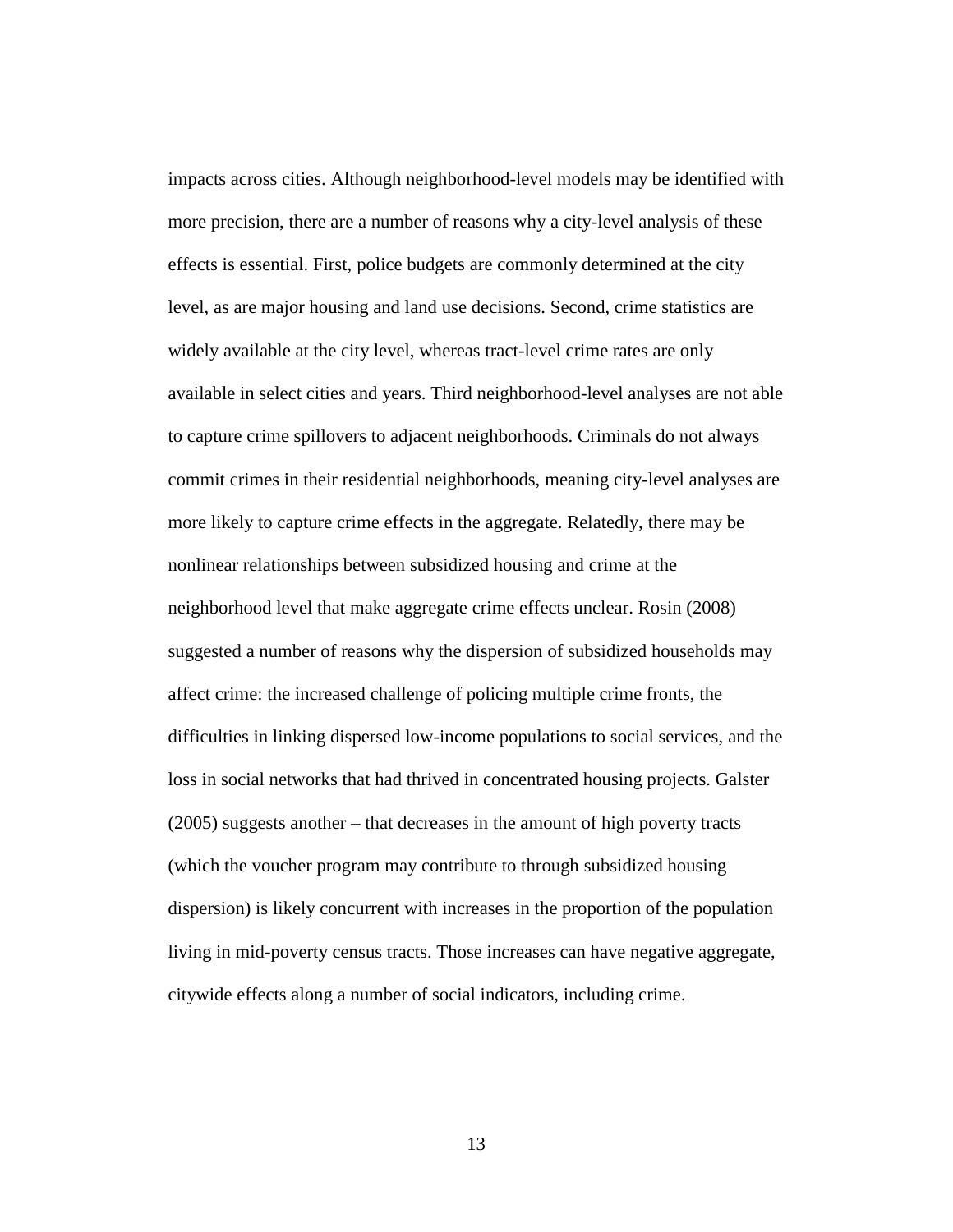# **Data and Methods**

To estimate the extent that housing vouchers affect crime in U.S. cities, I use data from 1997 to 2008 on vouchers, LIHTCs, public housing, and HOPE VI from HUD, Uniform Crime Report data from the FBI, and socioeconomic characteristics from the U.S. Census on the 215 U.S. cities with population greater than 100,000 as of the 2000 Census.<sup>i</sup> These data include annual counts of housing subsidies (LIHTC, public housing, vouchers, and HOPE VI), violent and property crimes from the FBI Uniform Crime Report system, and race, poverty, and income data that are linearly interpolated between census years using data from the 1990 and 2000 U.S. Censuses and the 2005-09 American Community Survey. I also include MSA-level unemployment rates from the U.S. Bureau of Labor Statistics, and state-level incarceration rates from the U.S. Department of Justice, Bureau of Justice Statistics.

Descriptive statistics for the sample are provided in Table 1. The average city in the sample has just over 330,000 people, although the median city is much smaller, closer to 175,000. There are nearly 60 total (property plus violent) crimes per 1000 people over the entire data period – 52 of those are property crimes. However, that masks considerable decreases over time. In 1997, that number was 68.7, and by 2008 the average crime rate had declined to 51.5 crimes per 1,000 persons. The voucher program is the most prevalent of the three major housing subsidy programs – there were an average of 2,732 vouchers issued per city per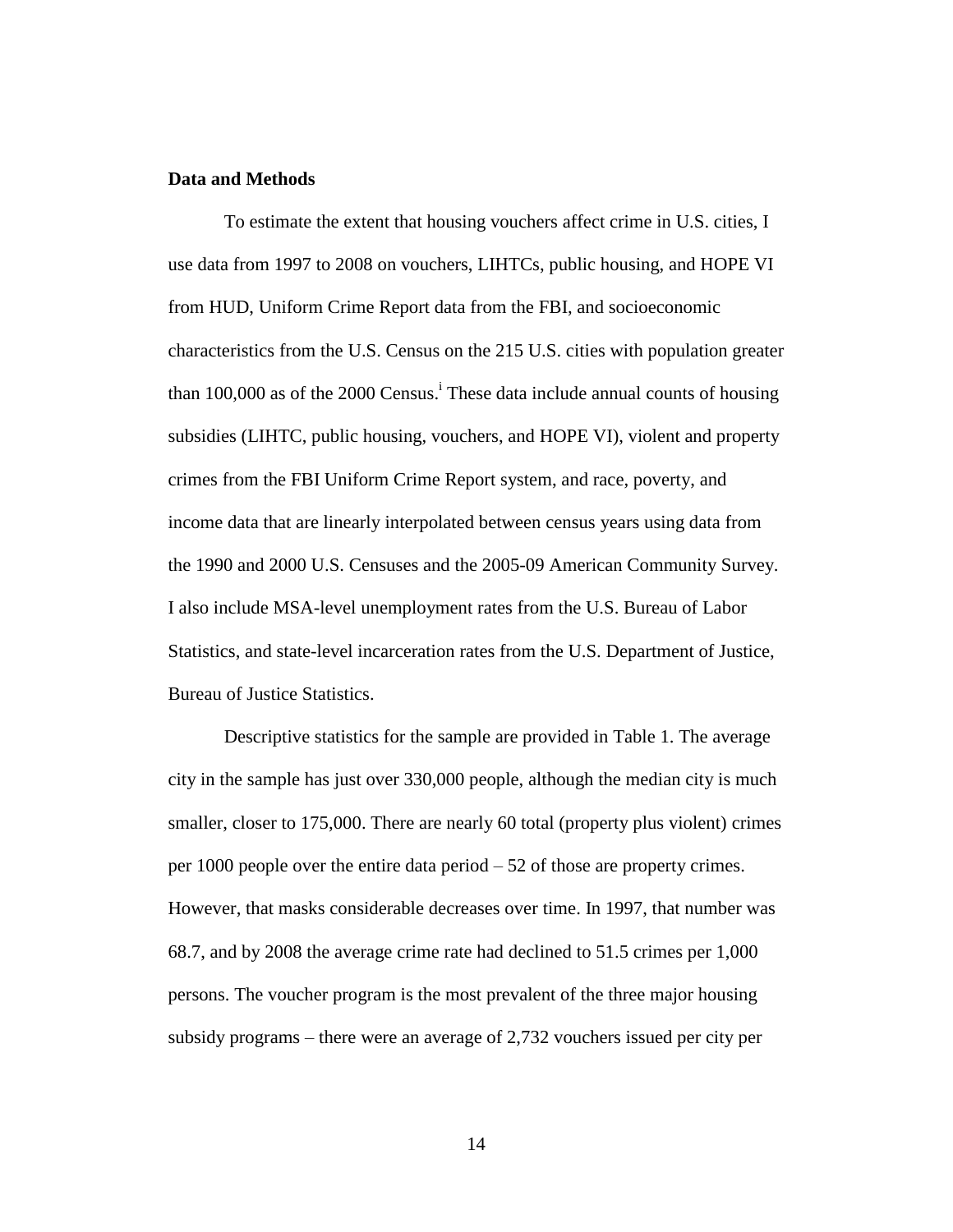year, compared to 2,141 LIHTC units and 1,706 public housing units. Housing subsidies also changed substantially over time – the number of vouchers per year more than doubled from 1997 to 2008, the number of LIHTC units nearly tripled, and the number of public housing units has barely changed.

### [Insert table 1 about here]

Using these data, I estimate a set of fixed effects regression models to control for unobserved characteristics of cities that do not vary over time that may affect crime rates and voucher prevalence. Additionally, I use lagged and lead specifications – voucher variables lagged one year and one year into the future –to better isolate the causal relationship between vouchers and crime. This strategy controls for the fact that voucher households may move to cities with higher crime rates, due in part to the fact that rents are likely to be lower. This results in a two-way relationship between voucher household prevalence and crime. Similarly, they may be less likely to move to the suburbs if suburban crime rates are lower relative to the central city (and rents are relatively higher). As noted, Ellen et al (2012) find that voucher households are frequently found in neighborhoods where crime rates are rising. If that is the case in cities – voucher holders are less likely to migrate to lower crime suburbs and/or are more likely to move into higher crime central cities (or high-crime suburbs) – the observed relationship between voucher holders and crime would be biased upward by this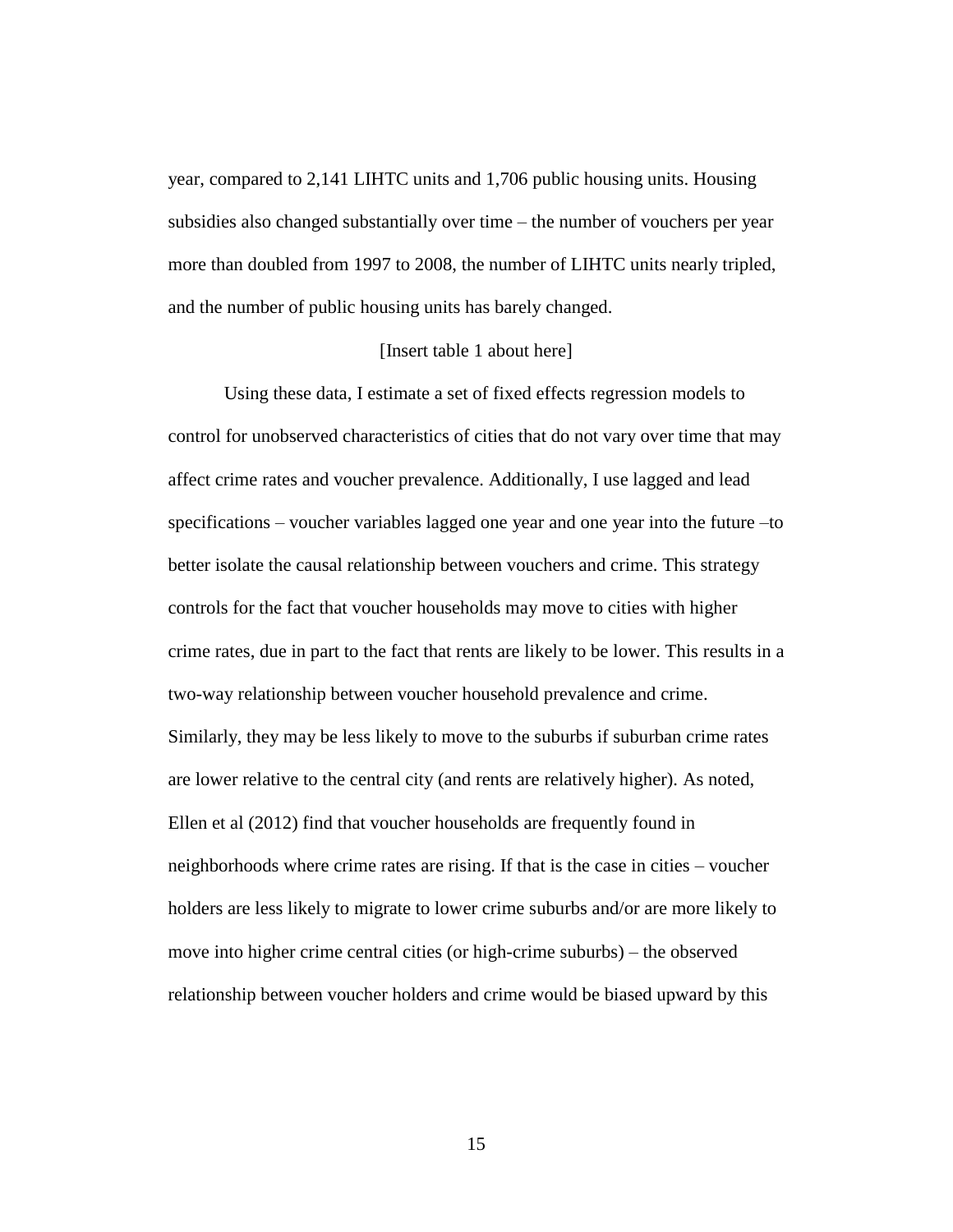association. Thus, the lag and lead specifications are designed to isolate the causal direction.

The baseline specification begins with the city-level crime rate on the lefthand side of the equation, and vouchers per capita on the right-hand side, along with per capita rates of LIHTCs, public housing units, HOPE VI revitalization grant dollars awarded, MSA unemployment rates, state-level incarceration rates, and a set of control variables reported by the U.S. Census in 1990, 2000, and the 2005-09 American Community Survey, interpolated linearly (percent in poverty, median family income, percent Hispanic, and percent non-Hispanic Black). All of the crime and housing variables are expressed as per capita rates in order to control for changes in population. The equation can be expressed as:

 $(1)$ CrimeRate<sub>irt</sub>

= 
$$
\alpha + \beta_1
$$
 Voucher<sub>irt</sub> +  $\beta_2$ LIHTC<sub>irt</sub> +  $+\beta_3$ PH<sub>irt</sub> +  $\beta_4$ HOPE<sub>irt</sub>  
+  $\beta_5 X'_{irt}$  + City<sub>i</sub> +  $R_r * T_t$  +  $e_{irt}$ 

where CrimeRate<sub>irt</sub> is the crime rate in city i region r, and year t, Voucher<sub>irt</sub>,  $LIHTC<sub>irt</sub>$ ,  $PH<sub>irt</sub>$ , and  $HOPE<sub>irt</sub>$  denote the per capita voucher,  $LIHTC$ , public housing, and HOPE VI totals in city i, region r, and year t, respectively. *X'irt* is the set of covariates described above. Again, in some models the voucher variables are lagged to limit endogeneity. City<sub>i</sub> and  $T_t$  \*  $R_r$  are city and year \* region fixed effects, respectively. In all models, LIHTC units and HOPE VI dollars are measured as accumulating up through that year – the number of LIHTC units in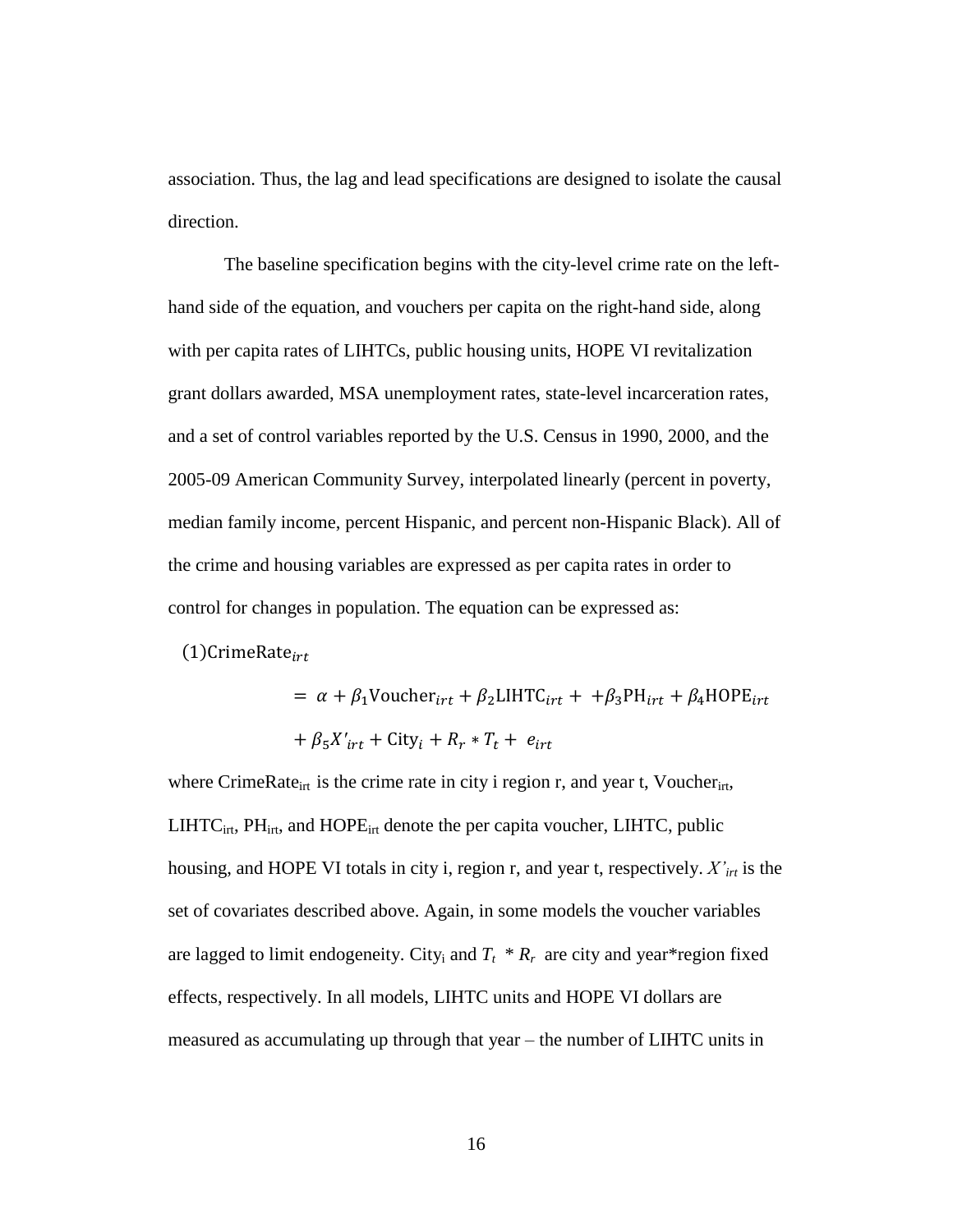2000 (or HOPE VI dollars awarded) includes units that were built (or dollars awarded) from 1997-2000. The region-year interaction term uses the nine regions determined by the U.S. Census as an interaction term with the time trend. This modified time effect allows for the slope of the time trend to be conditional on the region of the country where a given city is located, because the nationwide crime trend is much less relevant than the crime trend of cities in the sample that are in the nearby census region. Given I am looking at variation across cities (over time) I cluster the standard errors at the city level.

Additionally, households (with or without vouchers) may be aware of crime trends in their city (or potential destination cities), and use that information to help determine whether they should move in the near future. It may even be the case that they use these trends to predict future crime rates and use that information in moving decisions. To control for this, I estimate models with a linear city-specific time trend on the right-hand side of the equation, as a robustness check.

A key mechanism through which voucher numbers can change in a city is through mobility across place boundaries within an MSA. As voucher mobility has become a higher priority for HUD and local housing authorities, suburban voucher populations have grown faster than city ones. Covington, Freeman, and Stoll (2011) report that in 2008 nearly half of all housing voucher recipients lived in the suburbs, with steady growth in the proportion of vouchers in the suburbs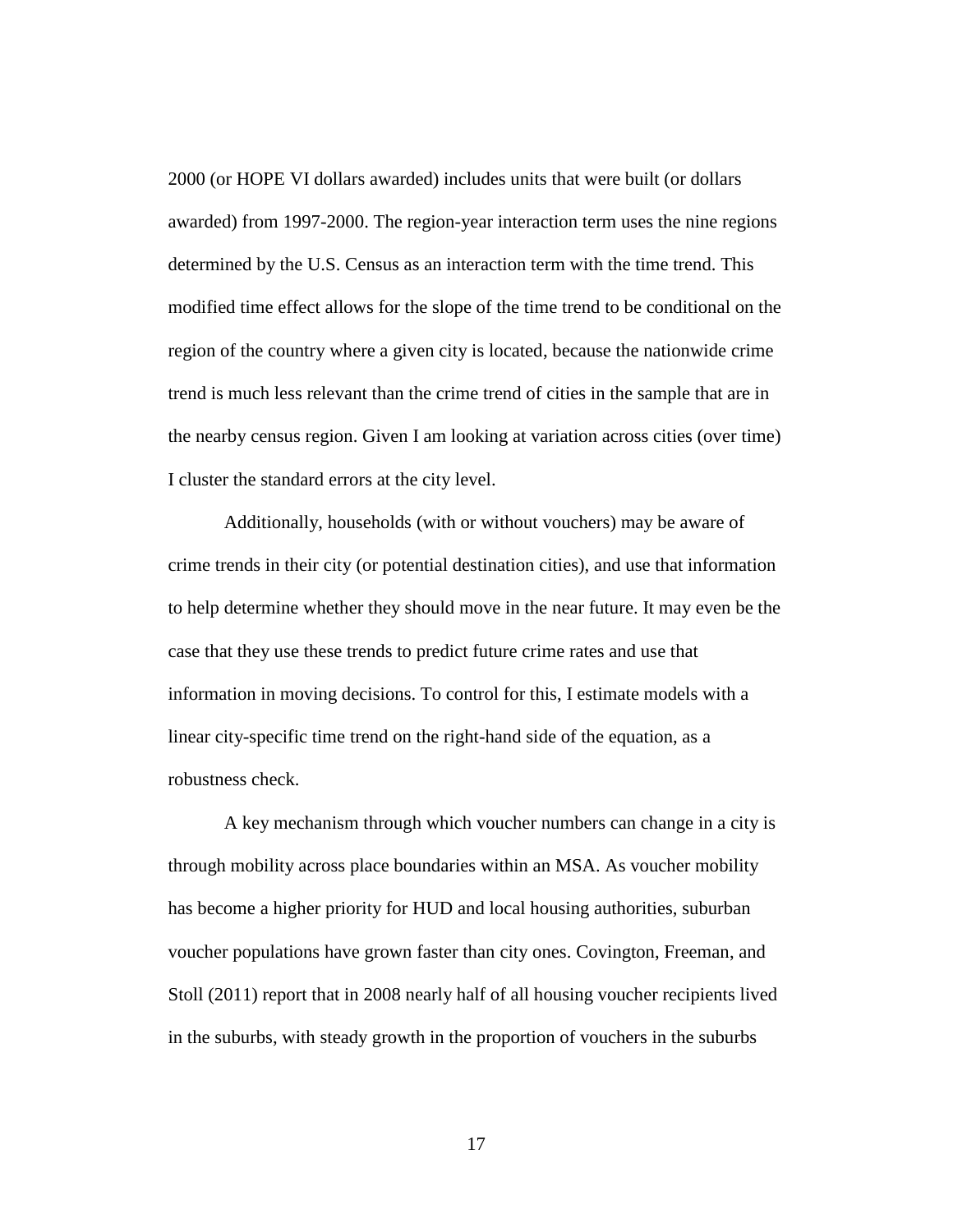occurring from 2000 to 2008. Using the data for this paper, I calculate that the suburban per capita voucher populations grew about 75 percent faster than the city per capita voucher population from 2000-2006. Further, the controversies in suburban Los Angeles suggest that the most vocal opposition to voucher mobility exists in these areas.

To assess whether the growth of the suburban voucher population has affected crime in those areas, I estimate a set of models that focuses on the suburban portions of the MSAs that contain cities in the baseline sample. For these models, the estimation is the same, but the sample is restricted to suburban areas instead of cities greater than 100,000. I created this sample by gathering data for the 114 MSAs that contain cities in the original sample, and then subtracted central city housing subsidy, crime, population, and demographic numbers from the MSA totals, leaving the suburban portions of the MSAs. In some cases, large cities from the original sample are more suburban (such as Overland Park, KS and Plano, TX). In those cases, they are counted as suburbs for the suburban analysis. With the exception of the MSA unemployment and statelevel incarceration rates, all of the variables in the model (including the population denominator), are identified at the suburb level.

# **Results**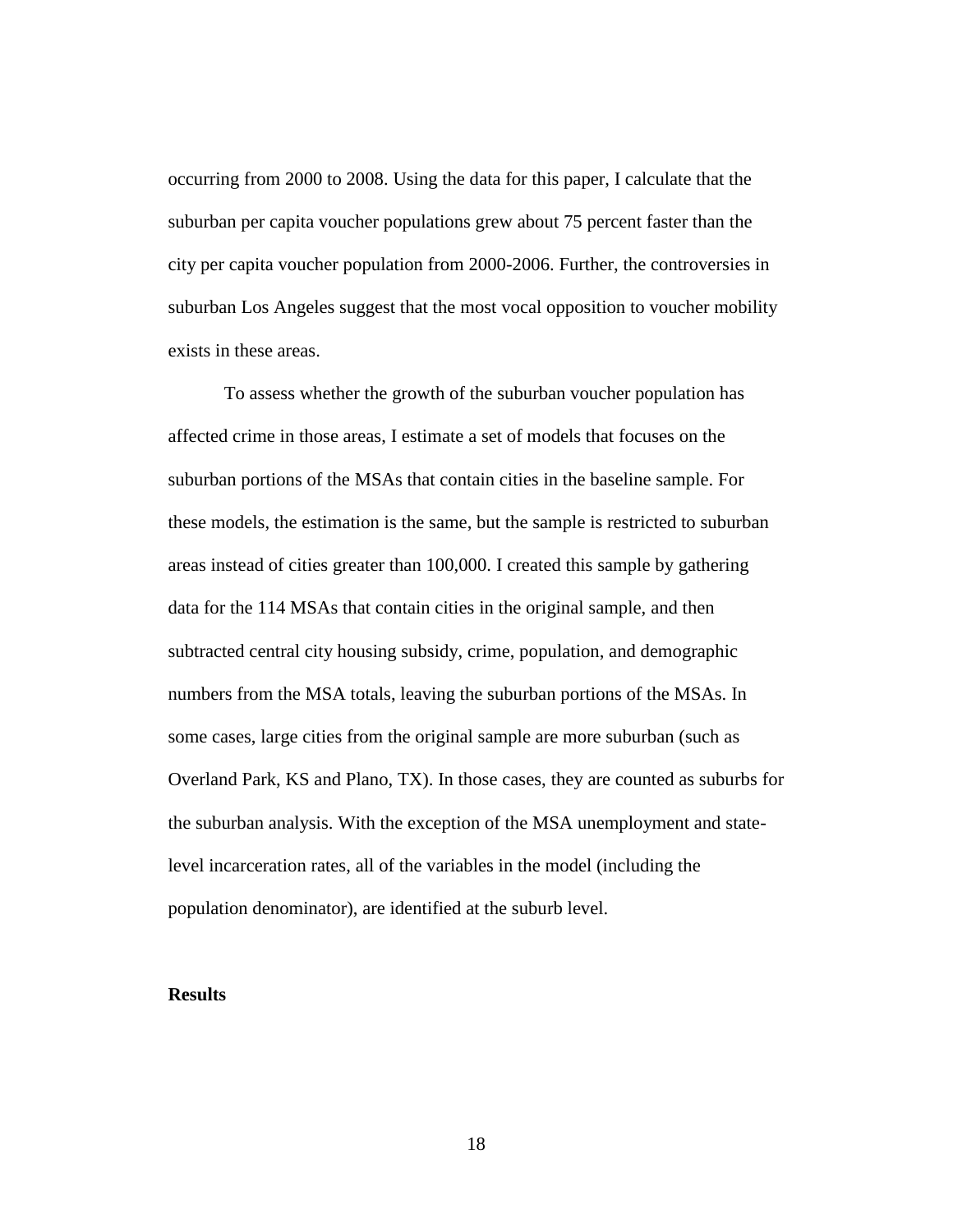Table 2 displays the OLS results. The first two models present violent crimes per person as the dependent variable, and the next two models use property crimes per person. The first and third results columns present models that control for the time trend using year fixed effects, and the second and fourth models control for the time trend using the more stringent region\*year fixed effects. It is clear from these four models that there is not a strong relationship between crime and vouchers, or any of the subsidized housing variables. There is a small, negative association between vouchers and violent crime (10% significance level). The magnitude of this relationship is also quite small – the coefficient of 0.058 suggests that a one standard deviation rise in the voucher rate is associated with 0.0003 fewer crimes per capita, which is quite small relative to the mean of 0.0075 crimes per capita (in other words, a 75 percent increase in the voucher rate would lead to a 4 percent decrease in the violent crime rate). There is no relationship at all, judging from these models, between vouchers per capita and property crime rates. There is a small positive association between public housing and property crime. LIHTC units and HOPE VI spending do not appear to have any relationship with crime. The demographic variables move in the hypothesized directions – the cities with higher percent of non-Hispanic Blacks and households below the poverty line have higher crime rates. Unemployment and incarceration rates do not have strong effects on the crime rate, perhaps due to these variables being measured at the MSA and state levels, respectively.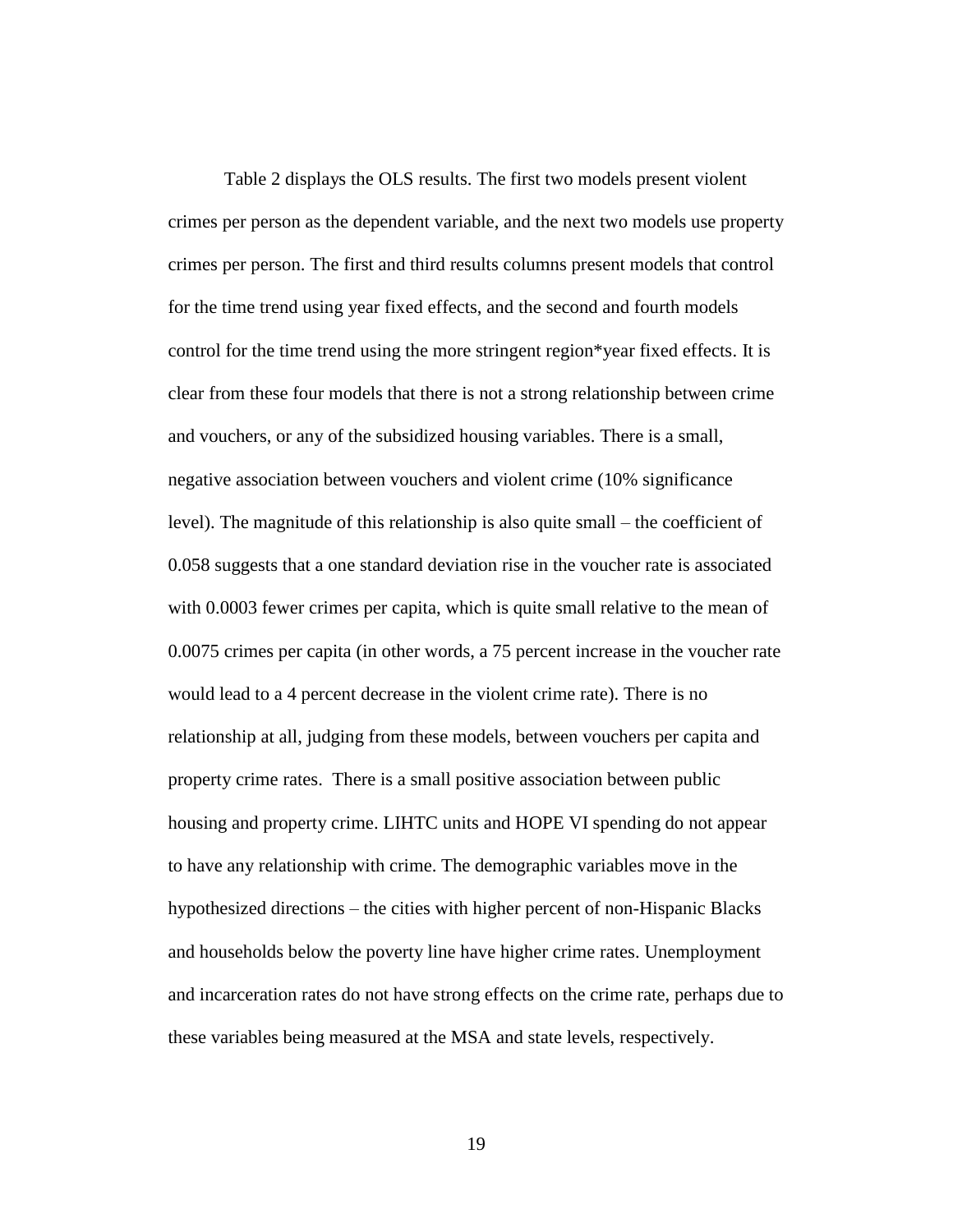### [Insert table 2 about here]

In Table 2, where vouchers and crimes were measured in the same year, it is possible that greater crime levels could be causing fewer vouchers to be used in the cities in the sample, rather than the other way around. To address reverse causality, I estimate models with lagged and future vouchers on the right-hand side. If lagged vouchers are highly correlated with crimes, then we can assume that vouchers are causing decreased crime and not vice versa, given crime in the future cannot cause voucher numbers observed in the past. If future vouchers are related to crime in the past then we can assume that vouchers are moving to higher crime cities rather than causing the crime.

Table 3 displays the results from four models – in the first, the independent variable is lagged vouchers (t-1), the second includes lagged and future vouchers  $(t+1)$  in the same model. All models displayed include region\*year fixed effects. We see here that the violent crime models (first two columns) suggest a slightly stronger relationship between lagged vouchers per capita and violent crime rates. The coefficient on lagged vouchers is nearly identical to the coefficient on vouchers in the current year, but the standard error is slightly smaller, making it significant at the 5 percent level in the first model. Once I control for the future voucher rate, the coefficient is again only significant at the 10 percent level. In the property crime models, the voucher-crime relationship remains nonexistent. In all of the models, future vouchers do not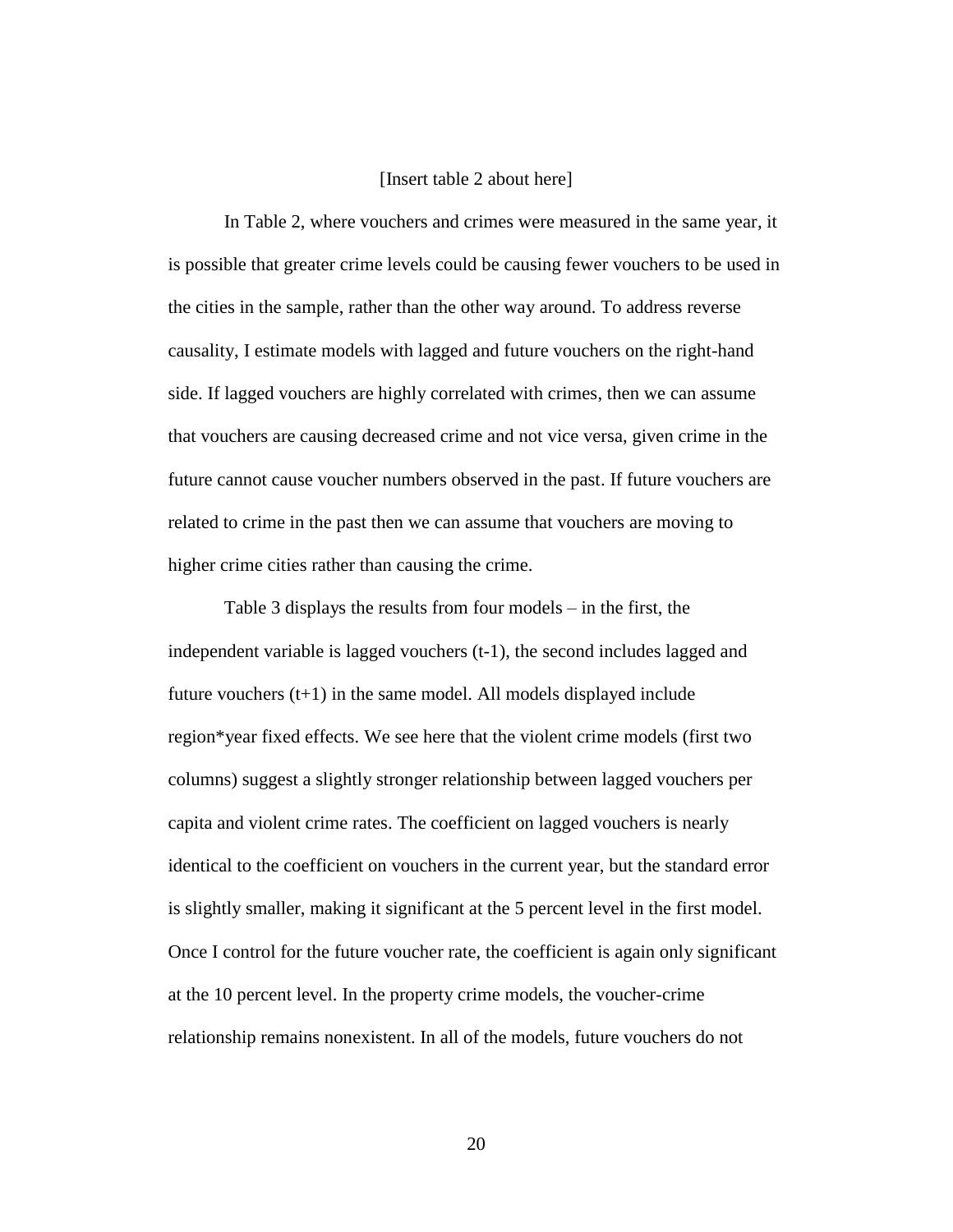relate to crime rates. Non-significant coefficients on the future voucher variables suggest that it is relatively unlikely that voucher households are disproportionately moving to high crime cities. The weakly significant and negative coefficients on lagged vouchers suggest that while it is unlikely that increased voucher presence leads to lower crime rates, there is absolutely no evidence that vouchers *increase* crime. Additionally, I estimated models using lagged versions of the public housing, HOPE VI, and LIHTC variables, and none of those coefficients were significant in any models.

### [Insert table 3 about here]

As noted, the lagged specifications may not be perfectly isolating the causal relationship between vouchers and crime. Households may identify trends in crime rates and use this information to predict future crime and use these predictions in their residential location decisions. Although the region\*year fixed effects control for these trends to some extent, those controls are at a larger level of geography. As a robustness check, I add a linear city-specific time trend in a set of models displayed in Table 4. At the top of the table, voucher and crime rates are measured in the same year, and in the bottom section, the lag/lead specifications are displayed as in Table 3. In these models, the region-year interaction term and city fixed effects are replaced with city-year interactions on the right-hand side of the equation. The results are relatively consistent with the other baseline results. The biggest change is that the coefficient on the voucher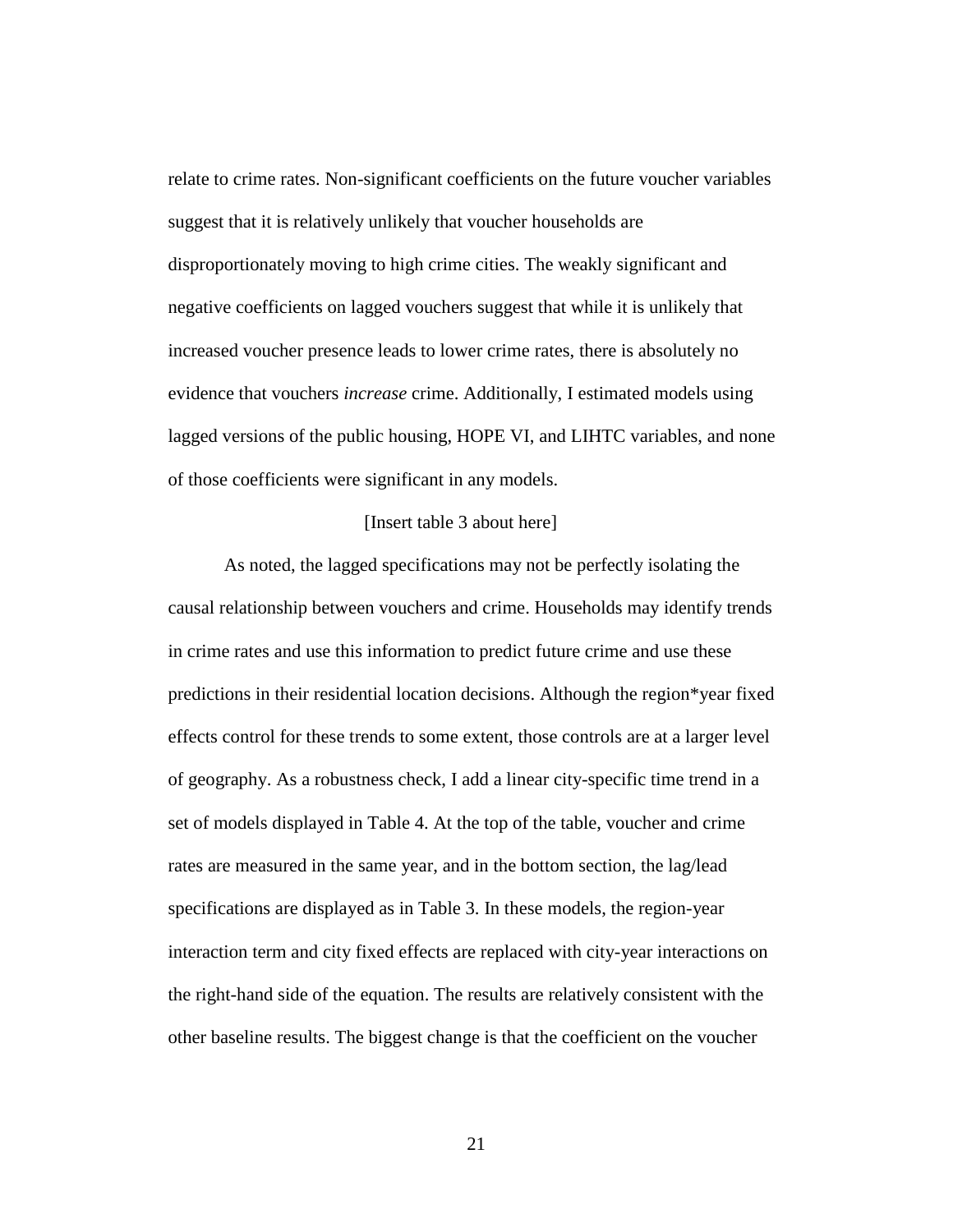rate in time t is significant at the 10 percent level. However, that coefficient is no longer significant if the voucher rate is lagged. In fact, the coefficient on voucher rates in the following year (voucher rate,  $t+1$ ) is very similar to the coefficient in time t, and the standard error is larger than the coefficient on the lagged term. This suggests that any positive relationship between vouchers and crime more likely reflects the fact that voucher households move to higher crime cities than voucher households cause higher crime rates in cities.

#### [Insert table 4 about here]

In the next analysis, I test whether the nature of this relationship differs in suburban areas. In the results discussed thus far, the sample has included about 90 cities that would be considered suburbs (such as Plano, TX, several non-central cities in southern California, Stamford, CT), but many of these suburbs are quite urban. As discussed above, the voucher population has also suburbanized considerably over the years. There is reason to believe that these trends could potentially affect crime in those areas. Less urban, more affluent areas may be illequipped to serve and police an influx of lower-income households, and crime rates may spike as a result.

To test this theory, I take the 114 MSAs that contain the cities in the previously analyzed sample of cities, and run these models using variables constructed only from the non-central city portions of these MSAs. Table 5 presents the results of models using the same specification outlined in Equation 1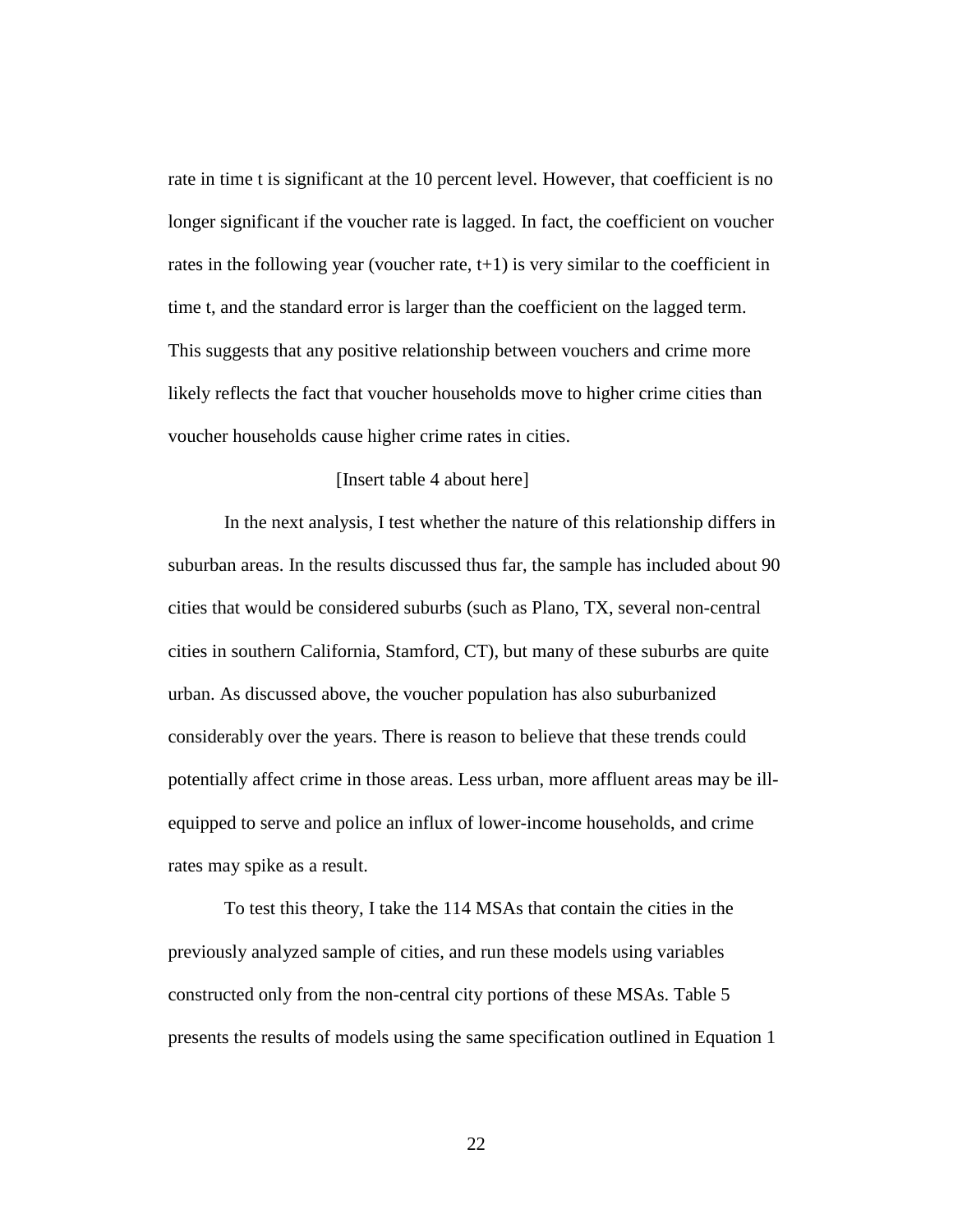on the suburban sample. The results here are very consistent with those in the city sample. The weakly significant coefficients found in the violent crime models in the city sample are not significant in the suburban sample, but this is perhaps due to the smaller sample size. The magnitude of the (insignificant) voucher coefficients is very similar across the two samples

Looking at the other housing subsidy variables, HOPE VI spending has a weakly negative relationship with violent crime. LIHTC units per capita have a strong, positive relationship with property crime. I also estimated models with lagged versions of these variables in models not shown here. Lagged HOPE VI spending had a stronger, negative relationship with both types of crime, suggesting a lag between HOPE VI spending and demolition effects. Public housing continued to have no relationship, and the LIHTC's relationship with property crime disappeared (although there was a weakly significant and positive coefficient in the violent crime models.

### [Insert table 5 about here]

The conclusion from these models is that there does not appear to be a relationship between vouchers and crime in U.S. cities and suburbs. There are some weakly significant findings that suggest a negative relationship, but these results are not very robust. However, it is important to note that regression models using rates have disadvantages. Some argue that using population as the denominator for both the dependent variable and key independent can amplify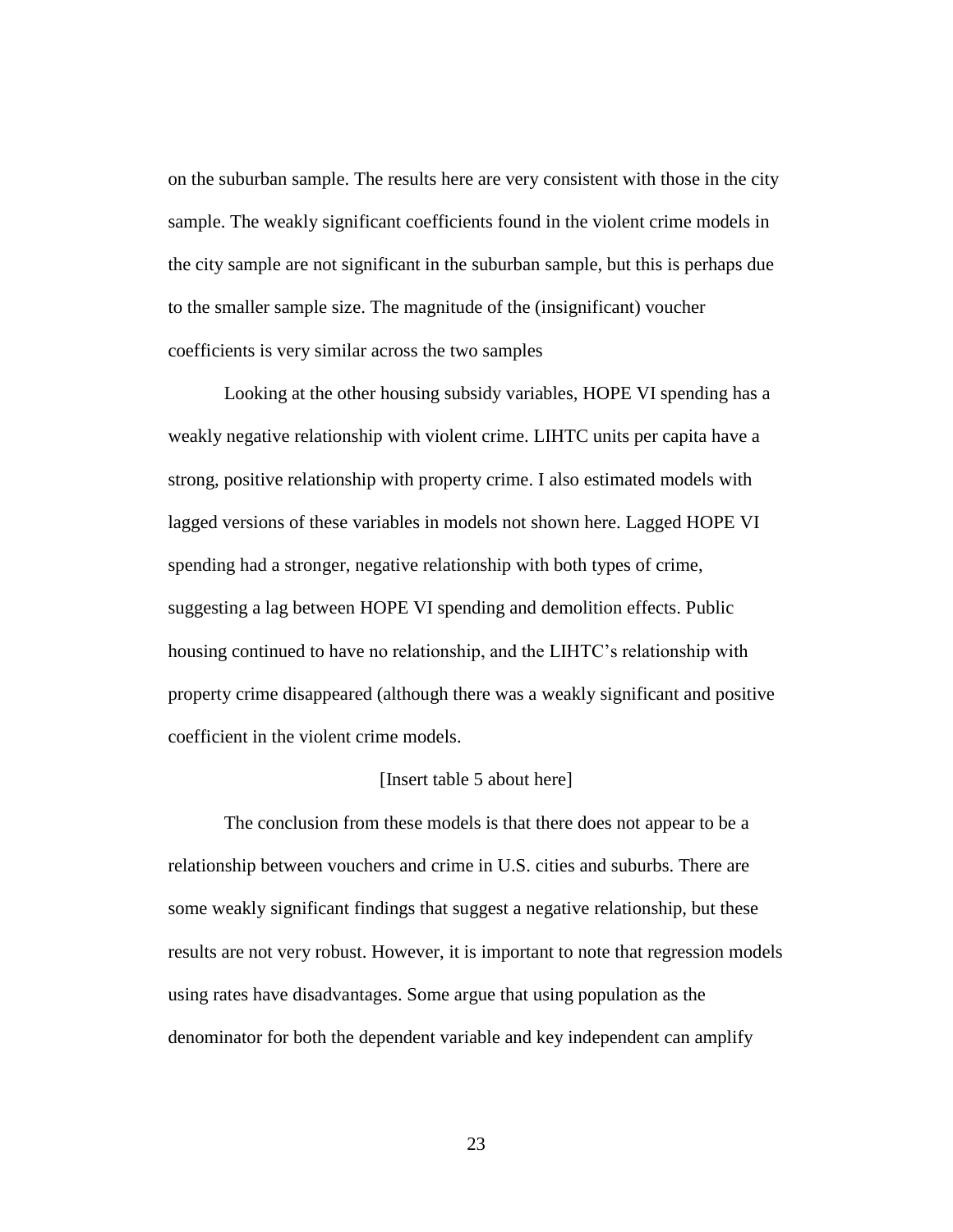bias resulting from inaccurate population measurement, particularly in fixed effects models (Ellen and O'Regan 2010; Griliches and Hausman 1986; Levitt 1998). In the data in this paper, annual population estimates are provided by the FBI for the Uniform Crime Report system, and are not likely to be as accurate as decennial Census counts. Thus, I ran a set of models using counts of the key variables – crimes, vouchers, LIHTC and public housing units, HOPE VI dollars – rather than per capita rates, presented in Table 6. The counts are logarithmically transformed to reduce the impact of outliers. These models also include the natural log of population on the right-hand side to control for population differences between cities and years.

The top of the table shows the city-level results, which are largely consistent with the findings using rates. We see here that even the weak relationships between vouchers and violent crime observed in the previous models no longer hold. Once more, I ran these models using the natural log of vouchers on the suburban sample, shown in the bottom half of the table. Current year, lagged, and future vouchers all have an insignificant and negative relationship with crime in the suburbs, controlling for population, and there is no relationship with property crime. These results provide further evidence that the relationship expressed using rates is consistently weak.

### **Discussion**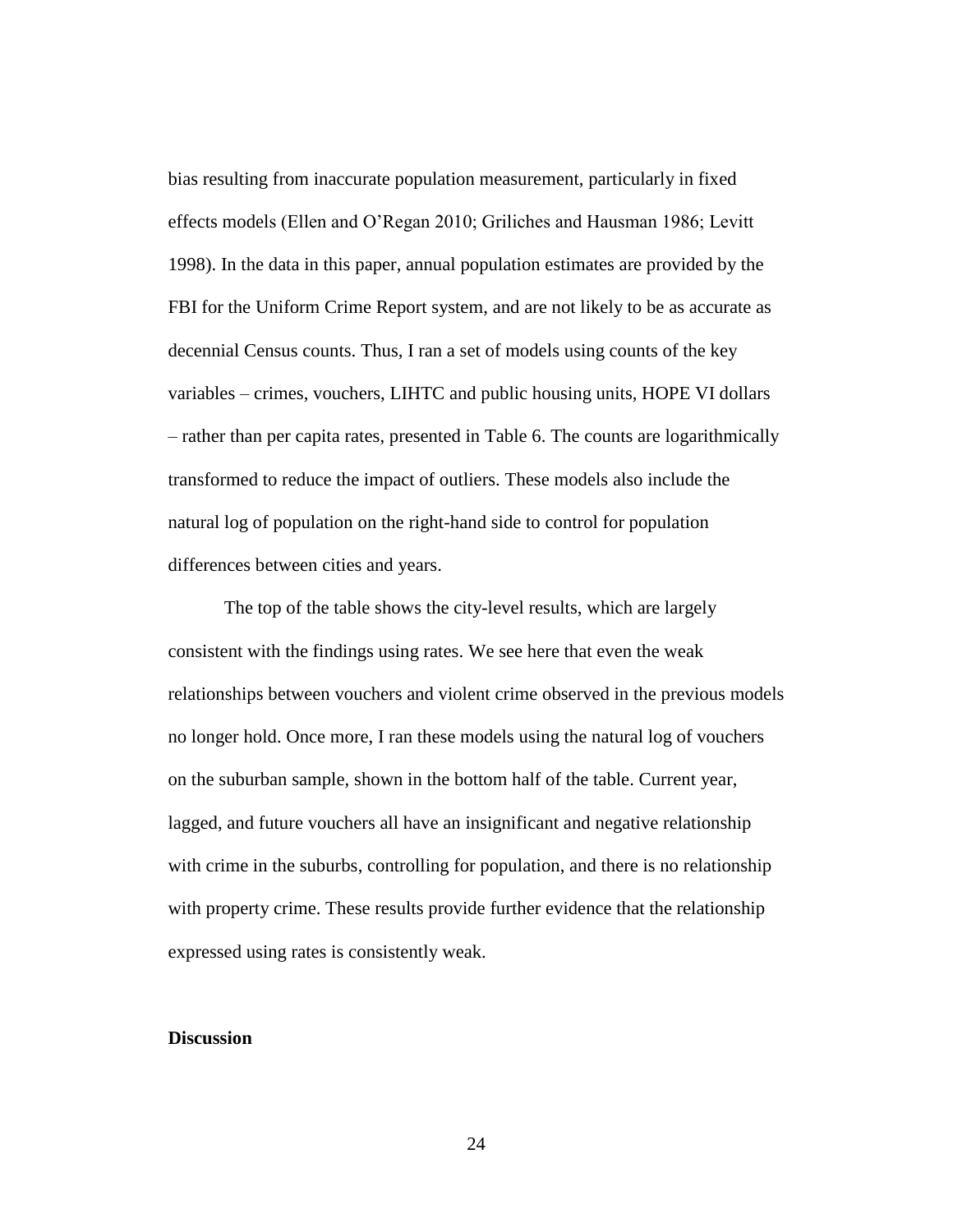There is a growing body of work that examines the relationships between subsidized housing and crime, largely focusing on these relationships at the neighborhood level. This paper attempts to identify whether there are aggregate effects across cities. The results suggest that recent controversies over increased voucher presence in suburban communities are fueled by misinformation – there is no observable relationship between city or suburban crime rates and the proportions in those communities. If there is a relationship at all, these data suggest that there is a weak, negative relationship between vouchers and crime in large cities, and there is no relationship at all between vouchers and crime in suburban areas.

A sensible explanation for this lack of a relationship is simply that voucher households do not alter the crime landscape in metropolitan areas, and if they do, they do not do so to the extent that is detectable at such a large level of geography. However, these findings are consistent with much of the growing body of work at the neighborhood level, summarized above.

Recent events and trends suggest that we pay particular attention to how these relationships play out in suburban communities. The mayor of suburban Lancaster, CA is being sued for harassing voucher households, acts he justifies by asserting that these households are responsible for elevated crime rates in his city. Further, Lancaster is part of a greater trend of robust growth in suburban voucher populations. Allard and Roth (2010) document that suburban social service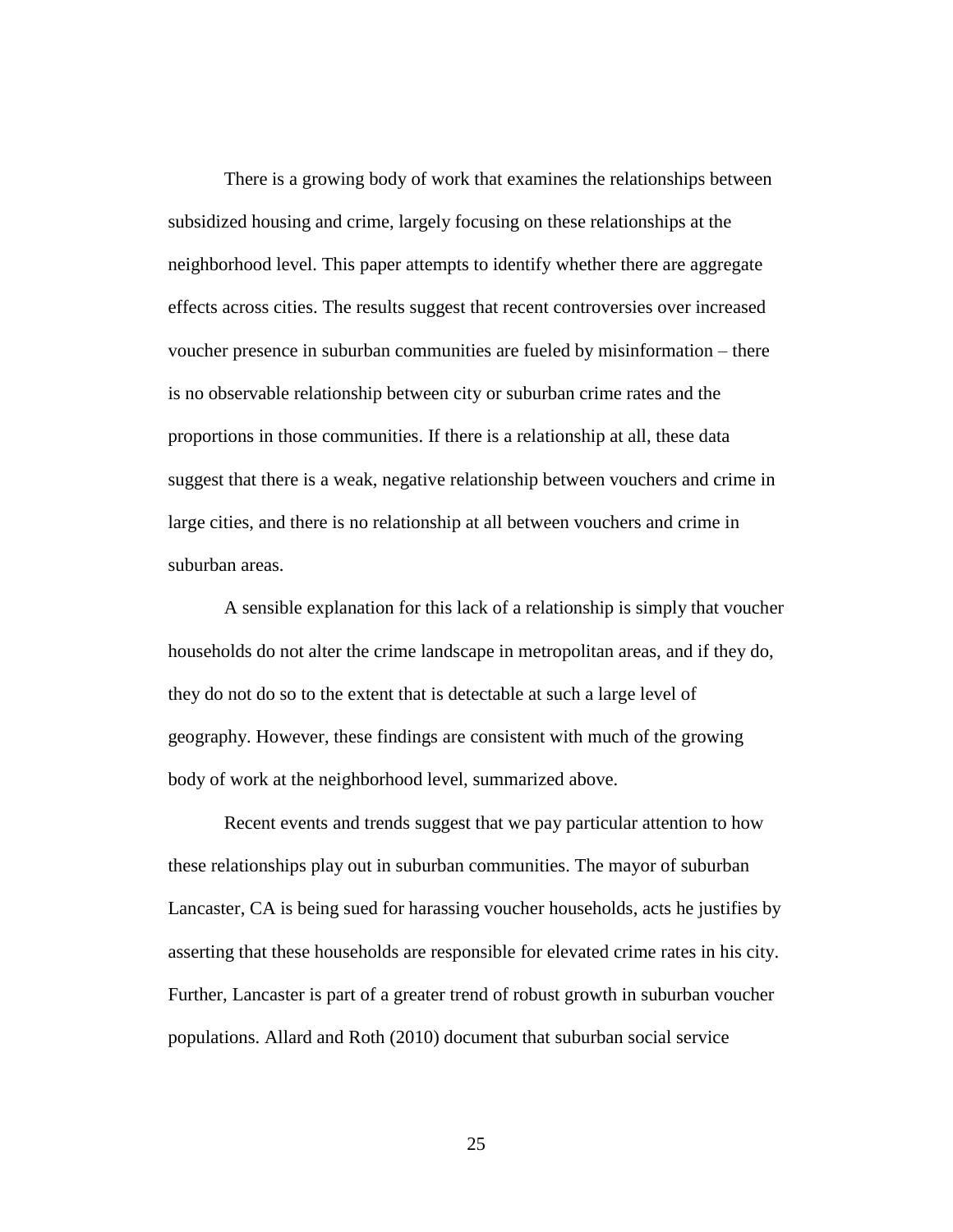agencies are less numerous, handle larger service areas, and are less equipped to handle increased demand in the face of the suburbanization of poverty. Given this context, it is likely that the suburbs that house a growing number of voucher households are often relatively distressed and lacking in the kind of social service safety net that is more common in central cities. This could have impacts on a number of social problems, including crime. According to the evidence compiled in this paper, that has not been the case in recent years.

The goal of the voucher program to increase access to higher opportunity neighborhoods is a laudable one. And the evidence here suggests that these efforts are unlikely to increase crime in suburban communities, where many such neighborhoods exist. It may not be sensible, however, to rapidly accelerate and incentivize mobility to suburban jurisdictions, particularly without attending to the weaker social safety net that Allard and Roth (2010) describe. Rather, it is more logical to engage in what Popkin et al (2012) term "responsible relocation." Popkin and colleagues suggest several aspects of housing policy that could constitute responsible relocation, including relocation counseling and follow-up, supportive services, while expanding incentives to voucher households for locating in better neighborhoods.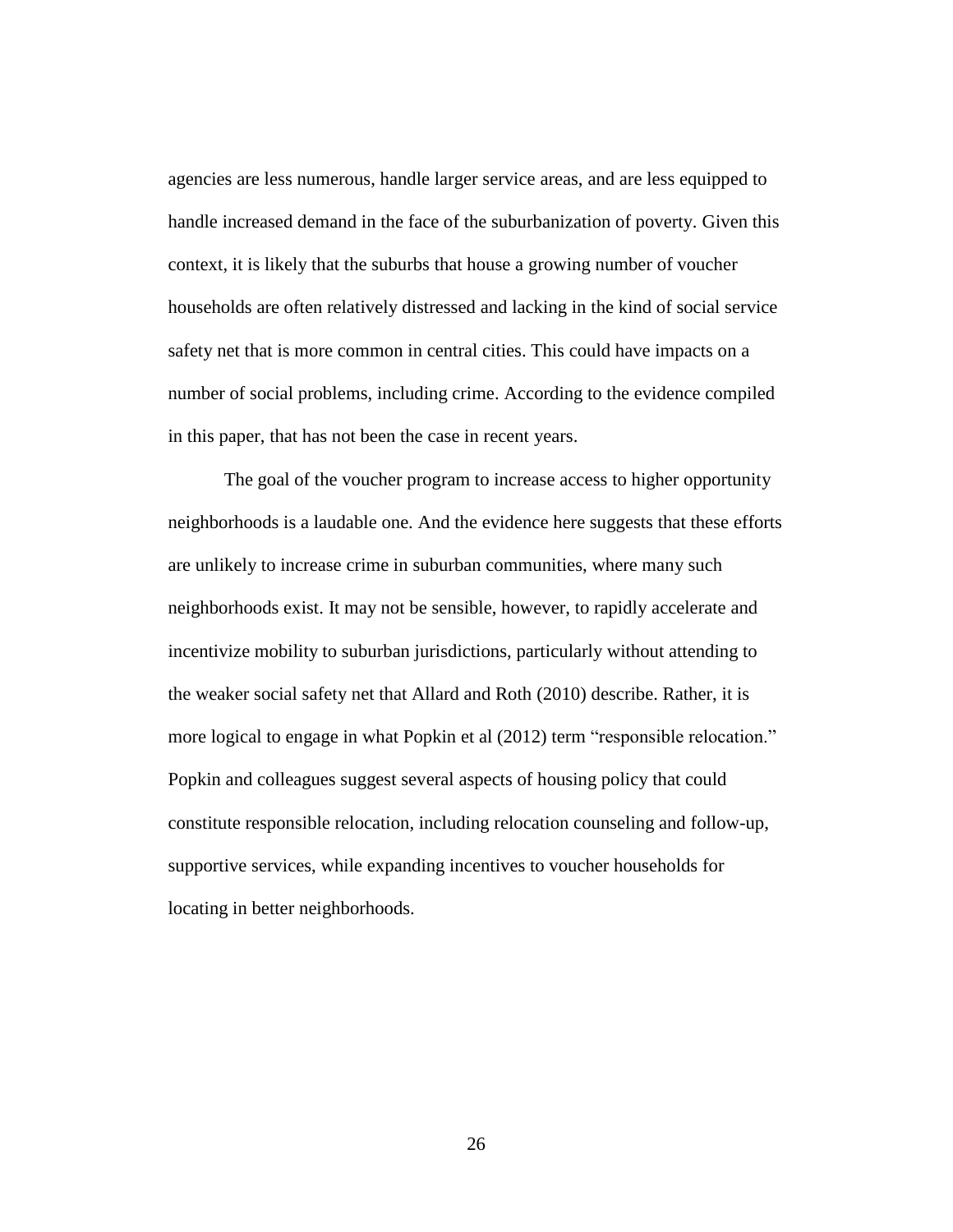#### **References**

- Allard, S.W. and Roth, B. (2010) *Strained Suburbs: The Social Service Challenges of Rising Suburban Poverty.* Washington, DC: The Brookings Institution.
- Barker, V. 2010. Explaining the Great American Crime Decline: A Review of Blumstein and Wallman, Goldberger and Rosenfeld, and Zimring, *Law & Social Inquiry*, 35(2), pp. 489–516.
- Bursik, Jr., R.J. and Grasmick, H.G. (1993) Economic Deprivation and Neighborhood Crime Rates, 1960-1980, *Law & Society Review*, 27(2), pp. 263-283.
- Covington, K., L. Freeman, and M.A. Stoll (2011) *The Suburbanization of Housing Choice Voucher Recipients.* Washington, DC: The Brookings Institution.
- Ellen, I.G. and Horn, K.M. (2012) *Do Federally Assisted Households Have Access to High Performing Schools?* Washington, DC: Poverty and Race Research Action Council.
- Ellen, I. G., M. C. Lens, and K. M. O'Regan (2012) American Murder Mystery Revisited: Do Housing Voucher Households Cause Crime? *Housing Policy Debate*, 22(4): 551-572.
- Ellen, I.G. and O'Regan, K.M. (2010) Crime and Urban Flight Revisited: The Effect of the 1990s Drop in Crime on Cities, *Journal of Urban Economics*, 68(3), pp. 247-259.
- Farley, J.E. (1982) Has Public Housing Gotten a Bum Rap?: The Incidence of Crime in St. Louis Public Housing Developments, *Environment and Behavior*, 14(4), pp. 443-477.
- Finkel, M. and Buron, L. (2003) *Study on Section 8 Voucher Success Rates: Volume I Quantitative Study of Success Rates in Metropolitan Areas*. Washington, DC: Abt Associates.

Federal Bureau of Investigation (2008) *Uniform Crime Reports*. Washington, DC

Freedman, M. and Owens, E.G. (2011) Low-Income Housing Development and Crime, *Journal of Urban Economics*, 70(2-3), pp. 115-131.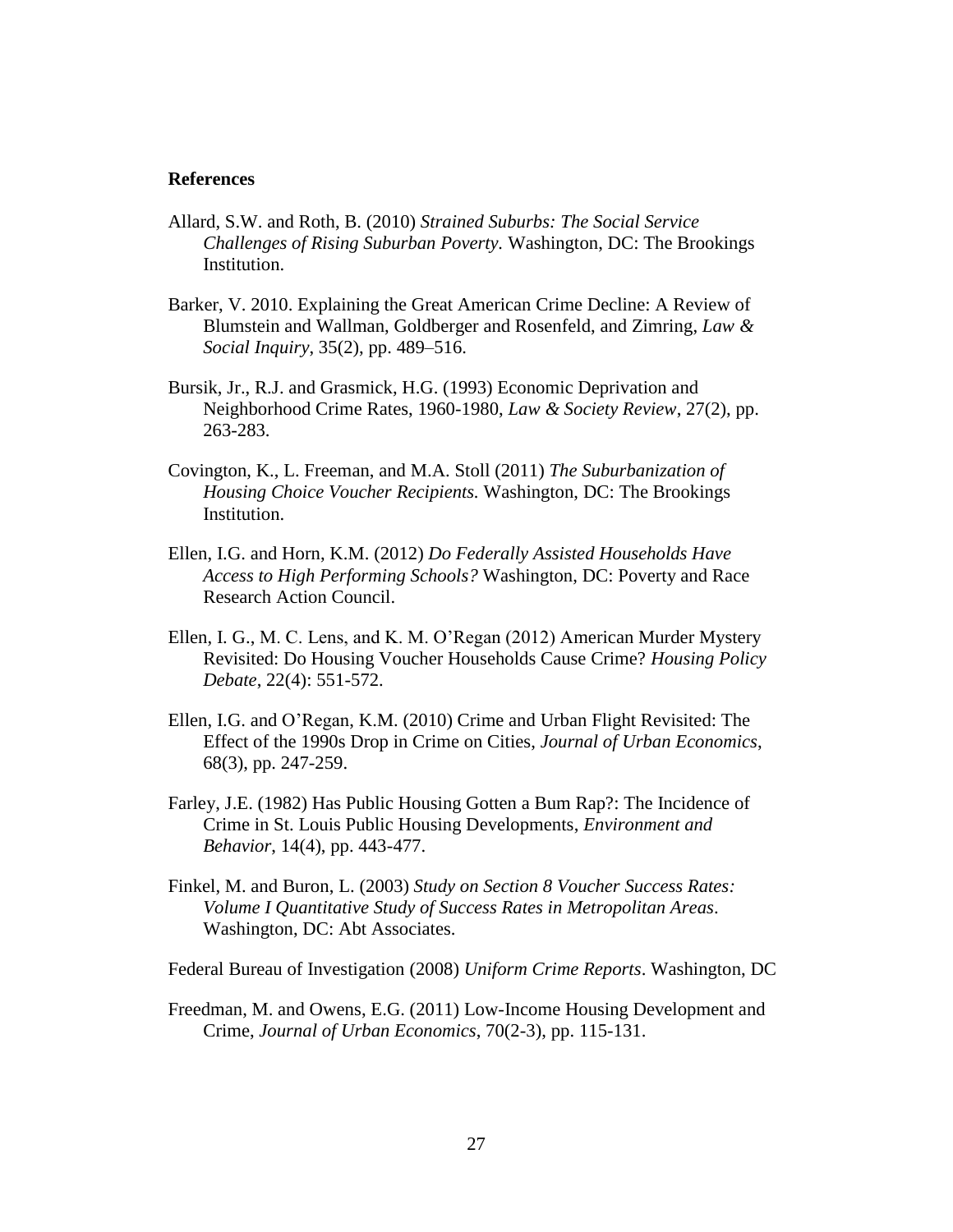- Freeman, L. (2012) The Impact of Source of Income Laws on Voucher Utilization Rates, *Housing Policy Debate*, 22(2), pp. 297-318.
- Galster, G.C. (2005) Consequences from the Redistribution of Urban Poverty during the 1990s: A Cautionary Tale, *Economic Development Quarterly*, 19(2), pp. 119-125.
- Galster, G.C. , P.A. Tatian, A.M. Santiago, K.L.S. Pettit, and R.E. Smith (2003) *Why Not in My Backyard?: Neighborhood Impacts of Deconcentrating Assisted Housing*. New Brunswick, N.J.: Center for Urban Policy Research.
- Galvez, M. (2010) What Do We Know about Housing Choice Voucher Program Location Outcomes? *What Works Collaborative Working Paper*, The Urban Institute.
- Goetz, E.G., H.K. Lam, and A. Heitlinger (1996) *There Goes the Neighborhood? : The Impact of Subsidized Multi-Family Housing on Urban Neighborhoods*. Minneapolis, MN: University of Minnesota Center for Urban and Regional Affairs.
- Greene, W.H. (2008) *Econometric Methods.* New Jersey: Pearson Prentice Hall.
- Griliches, Z. and Hausman, J.A. (1986) Errors in Variables in Panel Data, *Journal of Econometrics*, 31(1), pp. 93-118.
- Hagan, J. and Peterson, R.D. (Eds) (1995) *Crime and Inequality*. Palo Alto, CA: Stanford University Press.
- Kennedy, S.D. and Finkel M. (1994) *Section 8 Rental Voucher and Rental Certificate Utilization Study: Final Report*. Cambridge, MA: Abt Associates.
- Kotlowitz, A. 1991. *There Are No Children Here: The Story of Two Boys Growing Up in The Other America*. New York: Anchor Books.
- Krivo, L. and Peterson, R.D. (1996) Extremely Disadvantaged Neighborhoods and Urban Crime, *Social Forces*, 75(2), pp. 619-648.
- Levitt, S.D. (1998) Why do Increased Arrest Rates Appear to Reduce Crime: Deterrence, Incapacitation, or Measurement Error? *Economic Inquiry*, 36(3), pp. 353-372.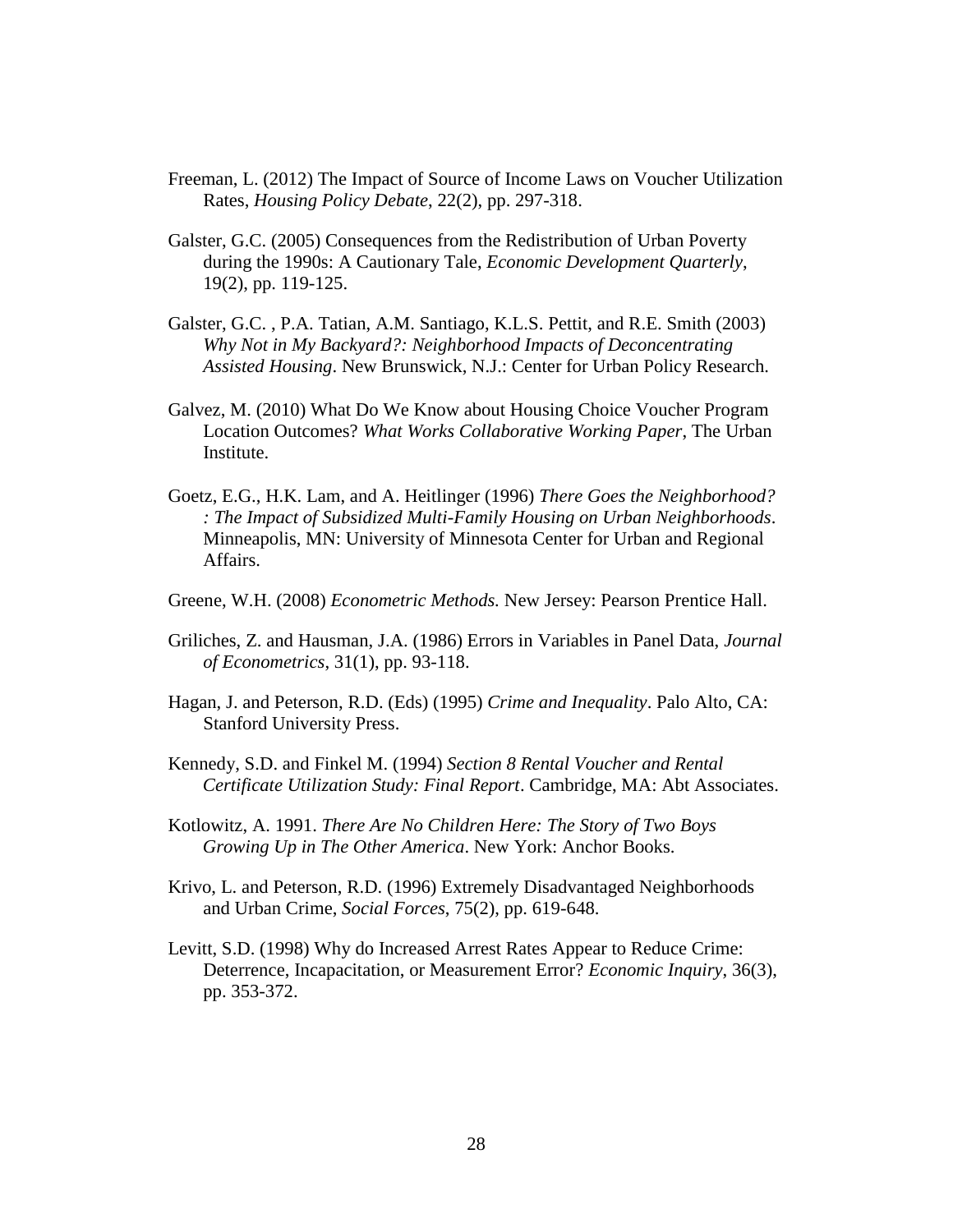- Levitt, S.D. (2004) Understanding Why Crime Fell in the 1990s: Four Factors that Explain the Decline and Six that Do Not, *The Journal of Economic Perspectives*, 18(1), pp. 163-190.
- McClure, K. (2006) The Low-Income Housing Tax Credit Program Goes Mainstream and Moves to the Suburbs, *Housing Policy Debate*, 17(3), pp. 419-446.
- McNulty, T.L. and Holloway, S.R. (2000) Race, Crime, and Public Housing in Atlanta: Testing a Conditional Effect Hypothesis, *Social Forces*, 79(2), pp. 707-729.
- Medina, Jennifer. 2011. "Subsidies and Suspicion." *The New York Times,* August 10, 2011. [http://www.nytimes.com/2011/08/11/us/11housing.html?\\_r=2&pagewanted=](http://www.nytimes.com/2011/08/11/us/11housing.html?_r=2&pagewanted=all) [all.](http://www.nytimes.com/2011/08/11/us/11housing.html?_r=2&pagewanted=all)
- Morenoff, J.D. and Sampson, R.J. (1997) Violent Crime and the Spatial Dynamics of Neighborhood Transition: Chicago, 1970-1990, *Social Forces*, 76(1), pp. 31-64.
- National Commission on Severely Distressed Public Housing (1992) *Final Report to Congress and the Secretary of Housing and Urban Development*. Washington, DC: National Commission on Severely Distressed Public Housing.
- Popkin, S.J., M.J. Rich, L. Hendey, C. Hayes, and J. Parilla (2012) *Public Housing Transformation and Crime: Making the Case for Responsible Relocation*. Washington, DC: The Urban Institute.
- Popkin, S.J., V.E. Gwiasda, L.M. Olson, D.P. Rosenbaum, and L. Buron (2000) *The Hidden War: Crime and the Tragedy of Public Housing in Chicago*. New Brunswick, NJ: Rutgers University Press.
- Roncek, D.W., R. Bell, and J.M.A. Francik (1981) Housing Projects and Crime: Testing a Proximity Hypothesis, *Social Problems*, 29(2), pp. 151-166.
- Rosin, H. (2008) American Murder Mystery, *The Atlantic Monthly*, 302(1), pp. 40-54.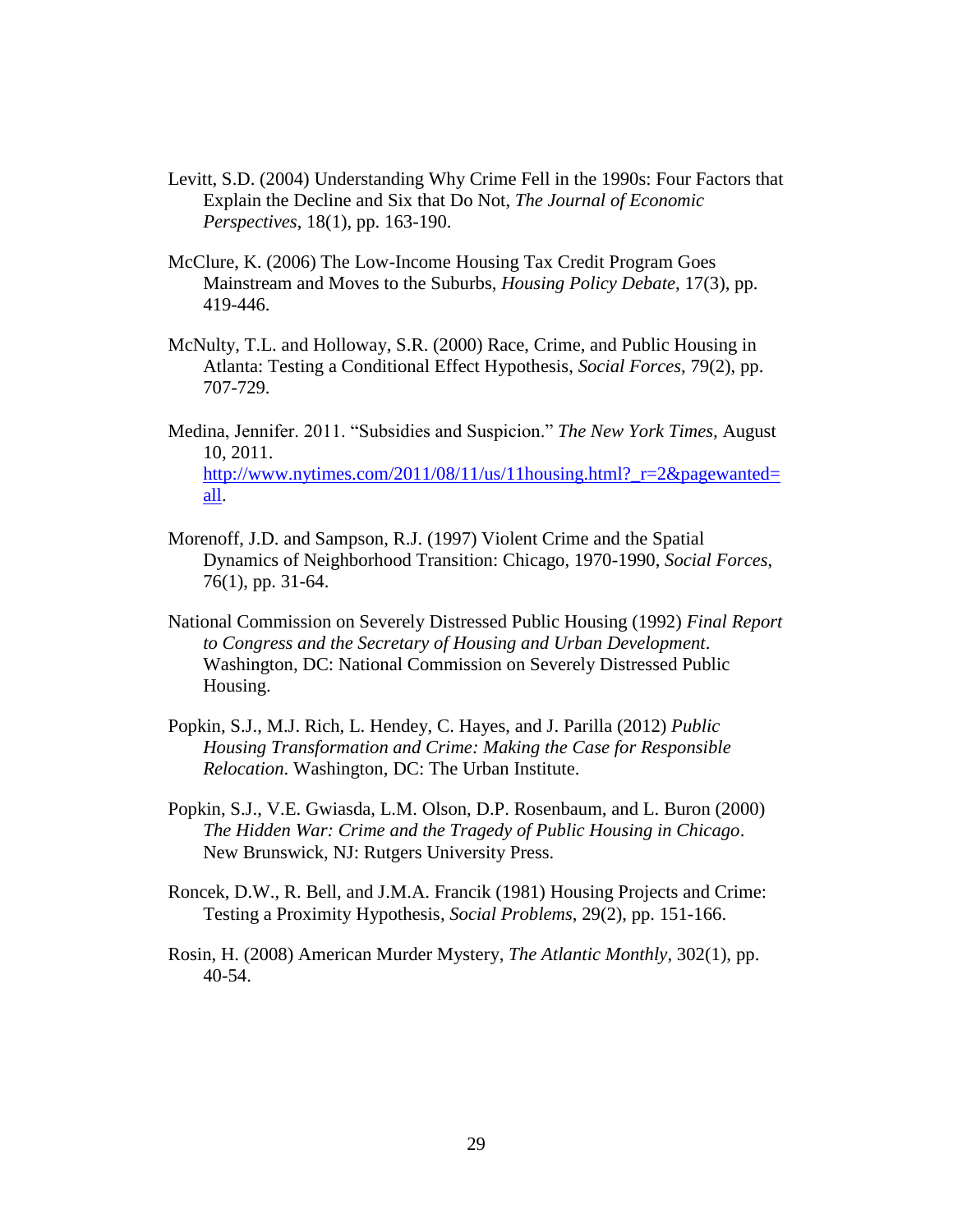- Sabol, W.J., H.C. West, and M. Cooper (2008) *Prisoners in the United States.*  Washington, DC: U.S. Department of Justice, Office of Justice Programs, Bureau of Justice Statistics.
- Santiago, A.M., G.C. Galster, and K.L.S. Pettit (2003) Neighbourhood Crime and Scattered-Site Public Housing, *Urban Studies*, 40(11), pp. 2147-2163.
- Schneider, R.H. and Kitchen, T. (2002) *Planning for Crime Prevention: A TransAtlantic Perspective*. New York: Routledge.
- Schwartz, A.F. (2006) *Housing Policy in the United States: An Introduction*. New York: Routledge.
- Skogan, W. (1986) Fear of Crime and Neighborhood Change, *Crime and Justice*, 8, pp. 203-229.
- Suresh, G. and Vito, G. (2009) Homicide Patterns and Public Housing: The Case of Louisville, KY (1989-2007) , *Homicide Studies*, 13(4), pp. 411-433.
- Taub, R.P., D.G. Taylor, and J.D. Dunham (1984) *Paths of Neighborhood Change: Race and Crime in Urban America.* Chicago: University of Chicago Press.
- Taylor, R.B. (1995) The Impact of Crime on Communities. *Annals of the American Academy of Political and Social Science*, 539, pp. 28-45.
- U.S. Department of Justice. Federal Bureau of Investigation (2008) Uniform Crime Reporting Program Data: Offenses Known and Clearances by Arrest. Ann Arbor, MI: Inter-university Consortium for Political and Social Research.
- Van Zandt, S. and Mhatre, P. (2009) The Effect of Housing Choice Voucher Households on Neighborhood Crime: Longitudinal Evidence from Dallas. *Working Paper 09-01*, Sustainable Housing Research Unit (SHRU), College of Architecture, Texas A&M University.
- Wooldridge, J.M. (2000) *Introductory Econometrics.* New York: South-Western College Publishing.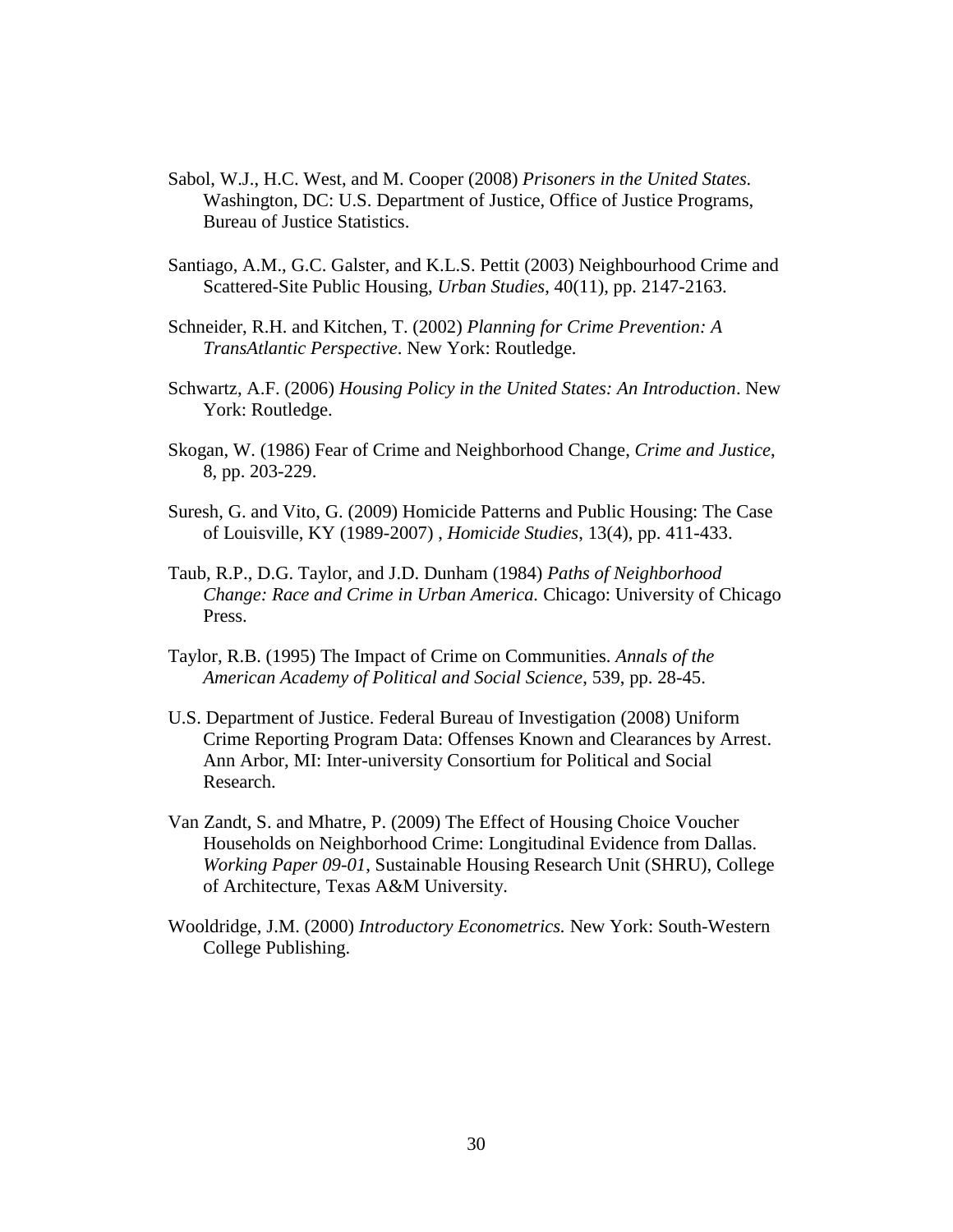

**Fig. 1: Voucher, LIHTC, and Public Housing Units by Year, 1990-2008**

**Sources: Author's calculations of HUD data; Schwartz 2006; FBI Uniform Crime Reports**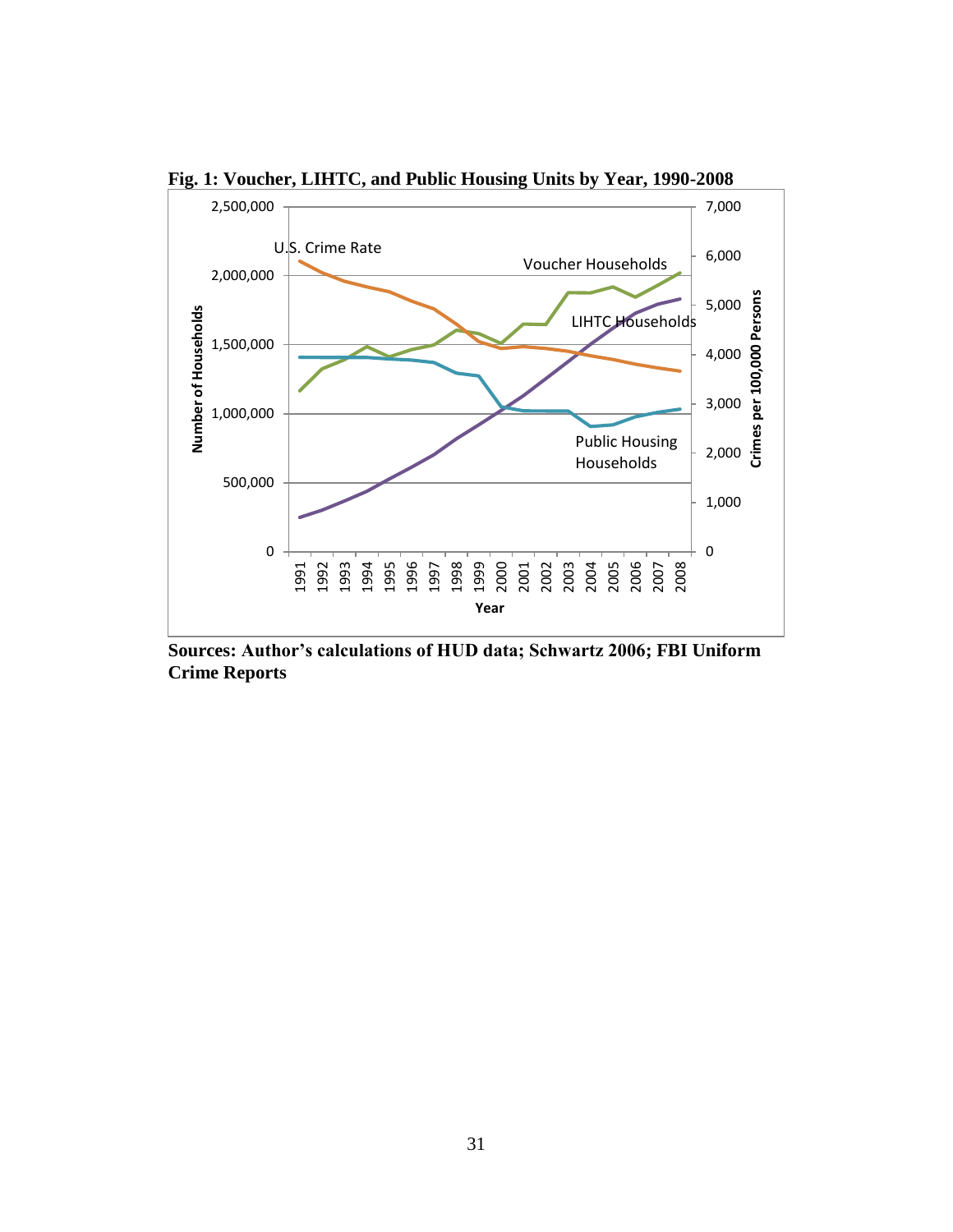| Variable               | Mean       | Std. Dev.  | Min            | Max         |
|------------------------|------------|------------|----------------|-------------|
| Population             | 330,396    | 643,430    | 70,842         | 8,220,196   |
| Log(Population)        | 12.3       | 0.7        | 11.2           | 15.9        |
| Crimes per 1000        |            |            |                |             |
| persons                | 59.7       | 24.1       | 9.6            | 154.4       |
| <b>Property Crimes</b> |            |            |                |             |
| per 1000 persons       | 52.1       | 20.8       | 9.0            | 130.4       |
| <b>Violent Crimes</b>  |            |            |                |             |
| per 1000 persons       | 7.6        | 4.8        | 0.0            | 33.5        |
| Voucher                |            |            |                |             |
| Households             | 2731.8     | 6328.8     | 0.0            | 115310.0    |
| <b>Public Housing</b>  |            |            |                |             |
| Units                  | 1705.7     | 8132.2     | 0.0            | 146449.0    |
| <b>LIHTC Units</b>     | 2140.6     | 4493.3     | 0.0            | 71232.0     |
| HOPE VI $($ \$)        | 15,600,000 | 35,700,000 | $\overline{0}$ | 258,000,000 |
| <b>Voucher Rate</b>    | 0.008      | 0.006      | 0.000          | 0.052       |
| <b>Public Housing</b>  |            |            |                |             |
| Rate                   | 0.004      | 0.005      | 0.000          | 0.026       |
| <b>LIHTC</b> Units per |            |            |                |             |
| Person                 | 0.006      | 0.005      | 0.000          | 0.032       |
| HOPE VI (\$ per        |            |            |                |             |
| Person)                | 38.4       | 78.7       | 0.0            | 521.1       |
| % Non-Hispanic         |            |            |                |             |
| White                  | 0.530      | 0.205      | 0.036          | 0.950       |
| % Non-Hispanic         |            |            |                |             |
| <b>Black</b>           | 0.169      | 0.174      | 0.001          | 0.834       |
| % Hispanic             | 0.209      | 0.190      | 0.009          | 0.942       |
| % Poverty              | 0.142      | 0.063      | 0.016          | 0.373       |
| <b>Median Family</b>   |            |            |                |             |
| Income $(\$)$          | 31,866     | 17,824     | 642            | 101,590     |
| <b>MSA</b>             |            |            |                |             |
| Unemployment           |            |            |                |             |
| Rate                   | 0.050      | 0.015      | 0.017          | 0.182       |
| <b>State</b>           |            |            |                |             |
| Incarceration          |            |            |                |             |
| Rate                   | 0.005      | 0.002      | 0.001          | 0.008       |

**Table 1: Descriptive Statistics – Unweighted Sample Means (N = 2,399)**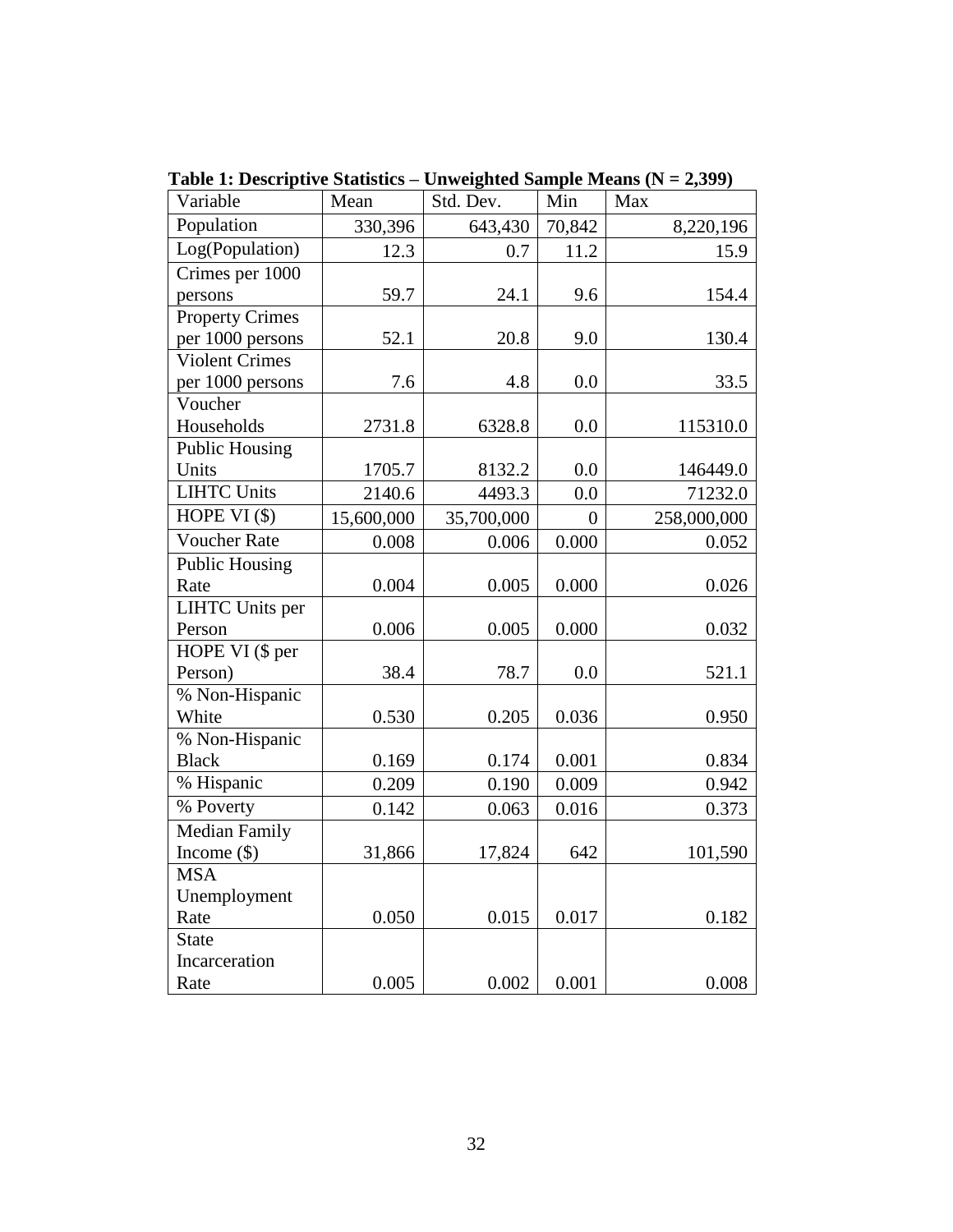|                            | Dep. Var.: Violent Crimes |             | Dep. Var.: Property      |             |
|----------------------------|---------------------------|-------------|--------------------------|-------------|
|                            | Per Person                |             | <b>Crimes Per Person</b> |             |
| Voucher Rate, t            | $-0.0595*$                | $-0.0581*$  | 0.0435                   | 0.0141      |
|                            | (0.0314)                  | (0.0318)    | (0.108)                  | (0.114)     |
| Hope VI \$ / Person, t     | $-0.00106$                | $-0.00303$  | $-0.00489$               | $-0.000153$ |
|                            | (0.00256)                 | (0.00247)   | (0.00999)                | (0.00911)   |
| Public Housing Rate,       | 0.0498                    | 0.0433      | 0.129                    | $0.233*$    |
| t                          |                           |             |                          |             |
|                            | (0.0479)                  | (0.0419)    | (0.171)                  | (0.133)     |
| LIHTC Rate, t              | 0.0255                    | 0.0430      | $-0.168$                 | $-0.168$    |
|                            | (0.0596)                  | (0.0613)    | (0.178)                  | (0.178)     |
| % Hispanic, t              | $-0.0110**$               | $-0.00700$  | 0.000961                 | 0.00255     |
|                            | (0.00539)                 | (0.00519)   | (0.0190)                 | (0.0190)    |
| % Non-Hispanic             | $0.0682***$               | $0.0605***$ | $0.136***$               | $0.116***$  |
| Black, t                   |                           |             |                          |             |
|                            | (0.0146)                  | (0.0159)    | (0.0413)                 | (0.0343)    |
| % Poverty, t               | $0.0146**$                | $0.0151**$  | $-0.0146$                | 0.00310     |
|                            | (0.00593)                 | (0.00671)   | (0.0205)                 | (0.0206)    |
| <b>Median Fam Income</b>   | $-0.000139$               | $-0.000854$ | $-0.00997*$              | $-0.00729$  |
| $($1000)$ , t              |                           |             |                          |             |
|                            | (0.00136)                 | (0.00150)   | (0.00598)                | (0.00628)   |
| <b>MSA Unemployment</b>    | 0.00850                   | 0.000403    | $-0.00778$               | $-0.0110$   |
| Rate, t                    |                           |             |                          |             |
|                            | (0.00621)                 | (0.00707)   | (0.0272)                 | (0.0300)    |
| <b>State Incarceration</b> | 0.0735                    | $-0.0324$   | $-0.226$                 | $-1.129$    |
| Rate, t                    |                           |             |                          |             |
|                            | (0.209)                   | (0.298)     | (0.728)                  | (0.944)     |
| Observations               | 2,404                     | 2,404       | 2,426                    | 2,426       |
| <b>Adjusted R-squared</b>  | 0.130                     | 0.209       | 0.291                    | 0.359       |

**Table 2: Baseline Model Results, City Sample**

Note: Standard errors clustered at the city level in parentheses. All models include constant term and city fixed effects. Columns 1 and 3 include year fixed effects and columns 2 and 4 include region\*year fixed effects.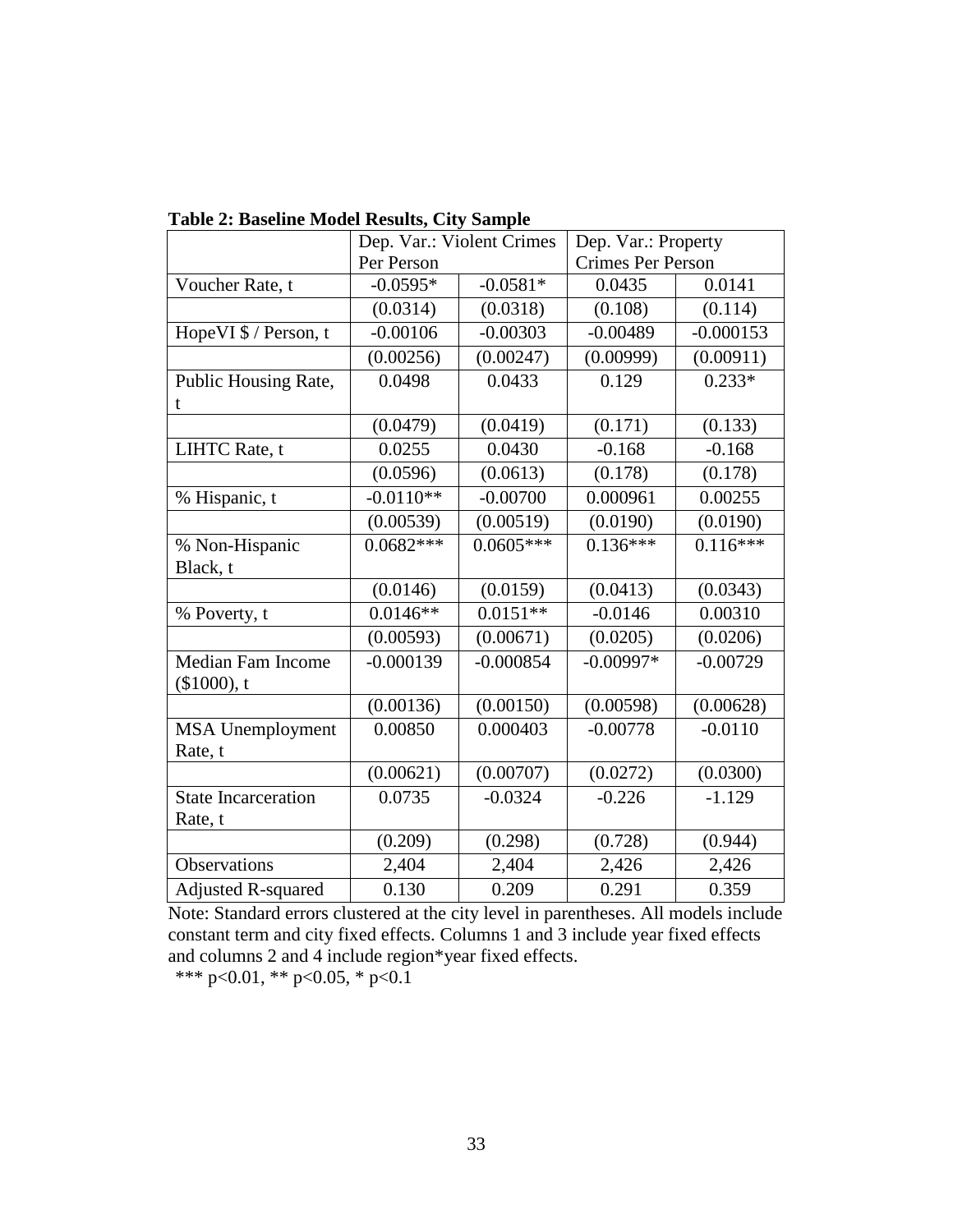|                                    | Dep. Var.: Violent       |             | Dep. Var.: Property      |            |
|------------------------------------|--------------------------|-------------|--------------------------|------------|
|                                    | <b>Crimes Per Person</b> |             | <b>Crimes Per Person</b> |            |
| Voucher Rate, t-1                  | $-0.0608**$              | $-0.0563*$  | $-0.0611$                | $-0.0115$  |
|                                    | (0.0302)                 | (0.0317)    | (0.0991)                 | (0.100)    |
| Voucher Rate, t+1                  |                          | 0.0140      |                          | 0.0863     |
|                                    |                          | (0.0258)    |                          | (0.106)    |
| HopeVI \$ / Person, t              | 0.000964                 | 0.000667    | 0.00685                  | 0.00354    |
|                                    | (0.00188)                | (0.00323)   | (0.00809)                | (0.0127)   |
| Public Housing Rate, t             | 0.0498                   | 0.0458      | $0.305**$                | $0.257*$   |
|                                    | (0.0359)                 | (0.0343)    | (0.150)                  | (0.152)    |
| LIHTC Rate, t                      | 0.0395                   | 0.0536      | $-0.138$                 | $-0.102$   |
|                                    | (0.0489)                 | (0.0545)    | (0.192)                  | (0.195)    |
| % Hispanic, t                      | $-0.00627$               | $-0.00656$  | 0.00961                  | 0.00865    |
|                                    | (0.00471)                | (0.00455)   | (0.0198)                 | (0.0202)   |
| % Non-Hispanic Black, t            | $0.0545***$              | $0.0554***$ | $0.0975***$              | $0.0960**$ |
|                                    | (0.0142)                 | (0.0147)    | (0.0344)                 | (0.0390)   |
| % Poverty, t                       | $0.0127**$               | $0.0131**$  | 0.0111                   | $-0.00191$ |
|                                    | (0.00593)                | (0.00645)   | (0.0211)                 | (0.0229)   |
| <b>Median Fam Income</b>           | $-0.000114$              | $-0.000226$ | $-0.00591$               | $-0.00722$ |
| (\$1000), t                        |                          |             |                          |            |
|                                    | (0.00139)                | (0.00144)   | (0.00587)                | (0.00572)  |
| MSA Unemployment Rate,             | 0.00194                  | 0.000575    | $-0.0103$                | $-0.00790$ |
| t                                  |                          |             |                          |            |
|                                    | (0.00624)                | (0.00677)   | (0.0297)                 | (0.0310)   |
| <b>State Incarceration Rate, t</b> | $-0.182$                 | $-0.144$    | $-1.658*$                | $-1.718*$  |
|                                    | (0.267)                  | (0.289)     | (0.902)                  | (0.946)    |
| Observations                       | 2,177                    | 2,047       | 2,192                    | 2,054      |
| <b>Adjusted R-squared</b>          | 0.203                    | 0.197       | 0.335                    | 0.305      |

**Table 3: Identifying Causality using Lags and Leads, City Sample**

Note: Standard errors clustered at the city level in parentheses. All models include constant term and city and region\*year fixed effects. \*\*\* p<0.01, \*\* p<0.05, \* p<0.1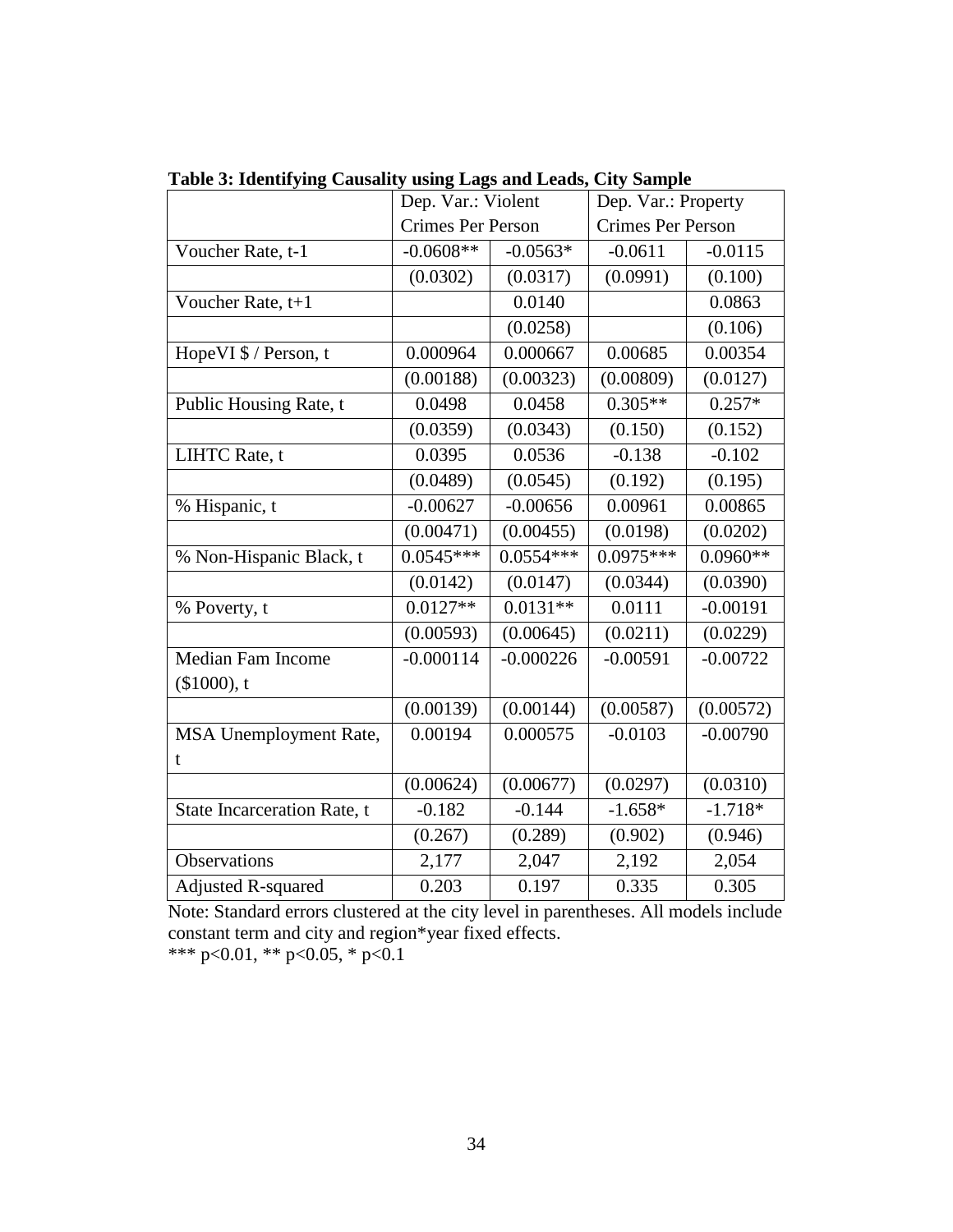|                           | Dep. Var.: Violent<br>Dep. Var.: Property |                          |
|---------------------------|-------------------------------------------|--------------------------|
|                           | Crimes Per Person                         | <b>Crimes Per Person</b> |
| Voucher Rate, t           | 0.0377                                    | $0.192*$                 |
|                           | (0.0250)                                  | (0.103)                  |
| <b>Observations</b>       | 2,404                                     | 2,426                    |
| <b>Adjusted R-squared</b> | 0.420                                     | 0.535                    |
|                           |                                           |                          |
| Voucher Rate, t-1         | $-0.0272$                                 | 0.0280                   |
|                           | (0.0184)                                  | (0.0864)                 |
| Voucher Rate, $t+1$       | $0.0614***$                               | 0.173                    |
|                           | (0.0221)                                  | (0.107)                  |
| Observations              | 2,047                                     | 2,054                    |
| <b>Adjusted R-squared</b> | 0.491                                     | 0.505                    |

**Table 4: Robustness Checks – Controlling for Linear Crime Trend, Voucher Coefficients** 

Note: Standard errors clustered at the city level in parentheses. All models include constant term and control for log(population), log(HOPE VI spending), log(public housing), log(LIHTC units), percent Hispanic, percent non-Hispanic Black, percent poverty, median family income, MSA unemployment rate, state incarceration rate, and city fixed effects and a city-specific linear time trend (city\*year interactions).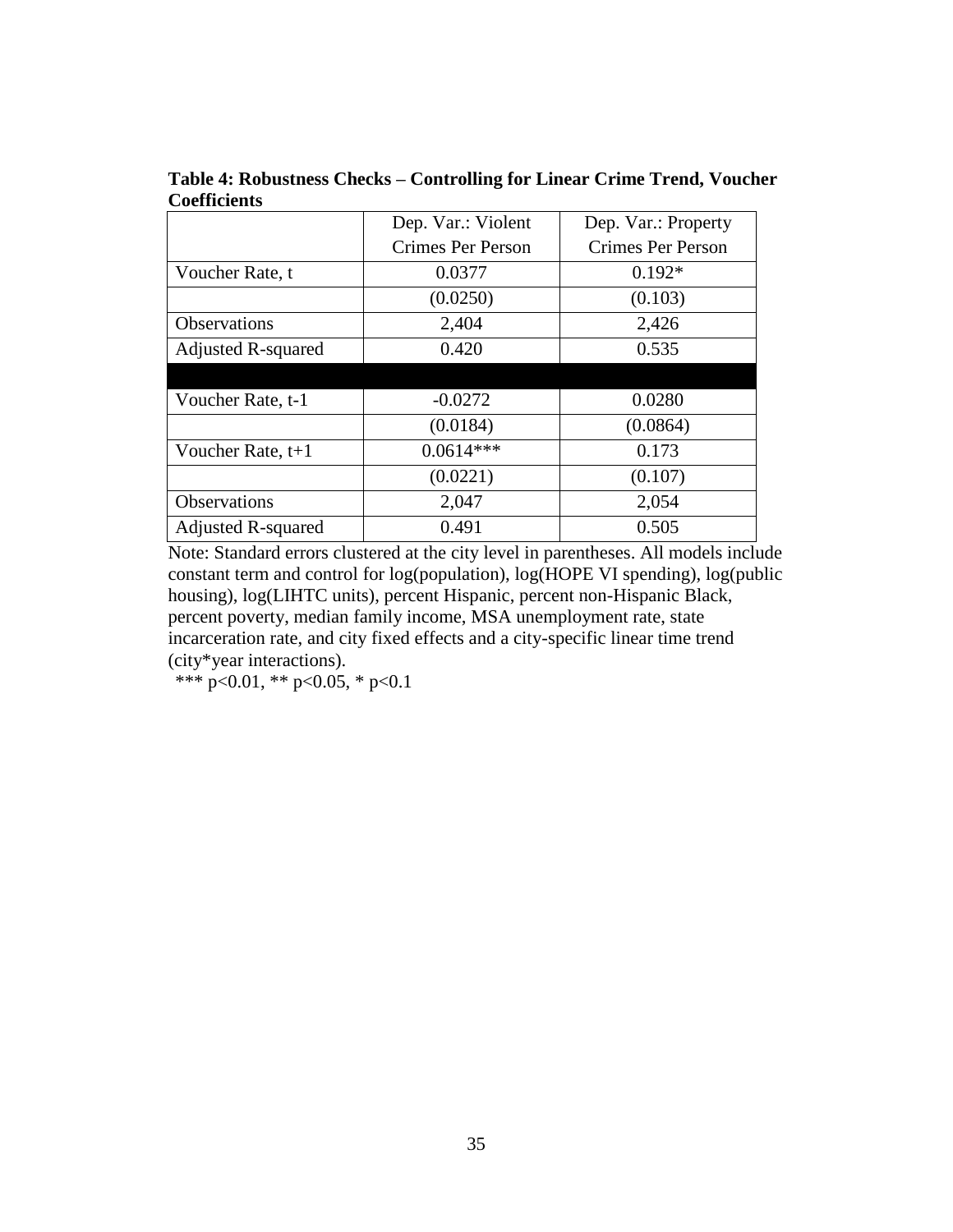|                                       | Dep. Var.: Violent Crimes |             | Dep. Var.: Property      |             |  |
|---------------------------------------|---------------------------|-------------|--------------------------|-------------|--|
|                                       | Per Person                |             | <b>Crimes Per Person</b> |             |  |
| Voucher Rate, t                       | 0.0538                    |             | 0.259                    |             |  |
|                                       | (0.0924)                  |             | (0.343)                  |             |  |
| Voucher Rate, t-1                     |                           | 0.0137      |                          | 0.249       |  |
|                                       |                           | (0.0837)    |                          | (0.340)     |  |
| Voucher Rate, t+1                     |                           | 0.0455      |                          | 0.368       |  |
|                                       |                           | (0.0514)    |                          | (0.275)     |  |
| Hope VI \$ / Person, t                | $-0.0183*$                | $-0.0159*$  | $-0.0923$                | $-0.114$    |  |
|                                       | (0.0104)                  | (0.00926)   | (0.0819)                 | (0.0718)    |  |
| Public Housing Rate,                  | $-0.145$                  | 0.0178      | $-0.00423$               | 0.00254     |  |
| t                                     |                           |             |                          |             |  |
|                                       | (0.147)                   | (0.128)     | (0.596)                  | (0.530)     |  |
| LIHTC Rate, t                         | $-0.0439$                 | $-0.0499$   | 1.224***                 | $1.047***$  |  |
|                                       | (0.0528)                  | (0.0651)    | (0.213)                  | (0.276)     |  |
| Suburb % Hispanic, t                  | 0.00830                   | 0.00810     | $0.0969***$              | $0.122***$  |  |
|                                       | (0.00613)                 | (0.00617)   | (0.0313)                 | (0.0348)    |  |
| Suburb % Non-                         | 0.00164                   | $-0.000616$ | $-0.0156$                | $-0.0135$   |  |
| Hispanic Black, t                     |                           |             |                          |             |  |
|                                       | (0.00389)                 | (0.00251)   | (0.0203)                 | (0.0173)    |  |
| Suburb % Poverty, t                   | $-0.00402*$               | $-0.00388$  | 0.0190                   | $0.0355***$ |  |
|                                       | (0.00229)                 | (0.00240)   | (0.0116)                 | (0.00561)   |  |
| <b>MSA</b> Unemployment               | $0.0181*$                 | $0.0126*$   | 0.00386                  | 0.00380     |  |
| Rate, t                               |                           |             |                          |             |  |
|                                       | (0.0103)                  | (0.00735)   | (0.0347)                 | (0.0328)    |  |
| <b>State Incarceration</b><br>Rate, t | $0.764*$                  | $0.693**$   | 0.592                    | 1.403       |  |
|                                       | (0.415)                   | (0.309)     | (1.278)                  | (1.386)     |  |
| <b>Observations</b>                   | 1,179                     | 951         | 1,188                    | 955         |  |
| <b>Adjusted R-squared</b>             | 0.119                     | 0.115       | 0.377                    | 0.406       |  |

Note: Standard errors clustered at the MSA level in parentheses. All models include constant term, and city and region\*year fixed effects.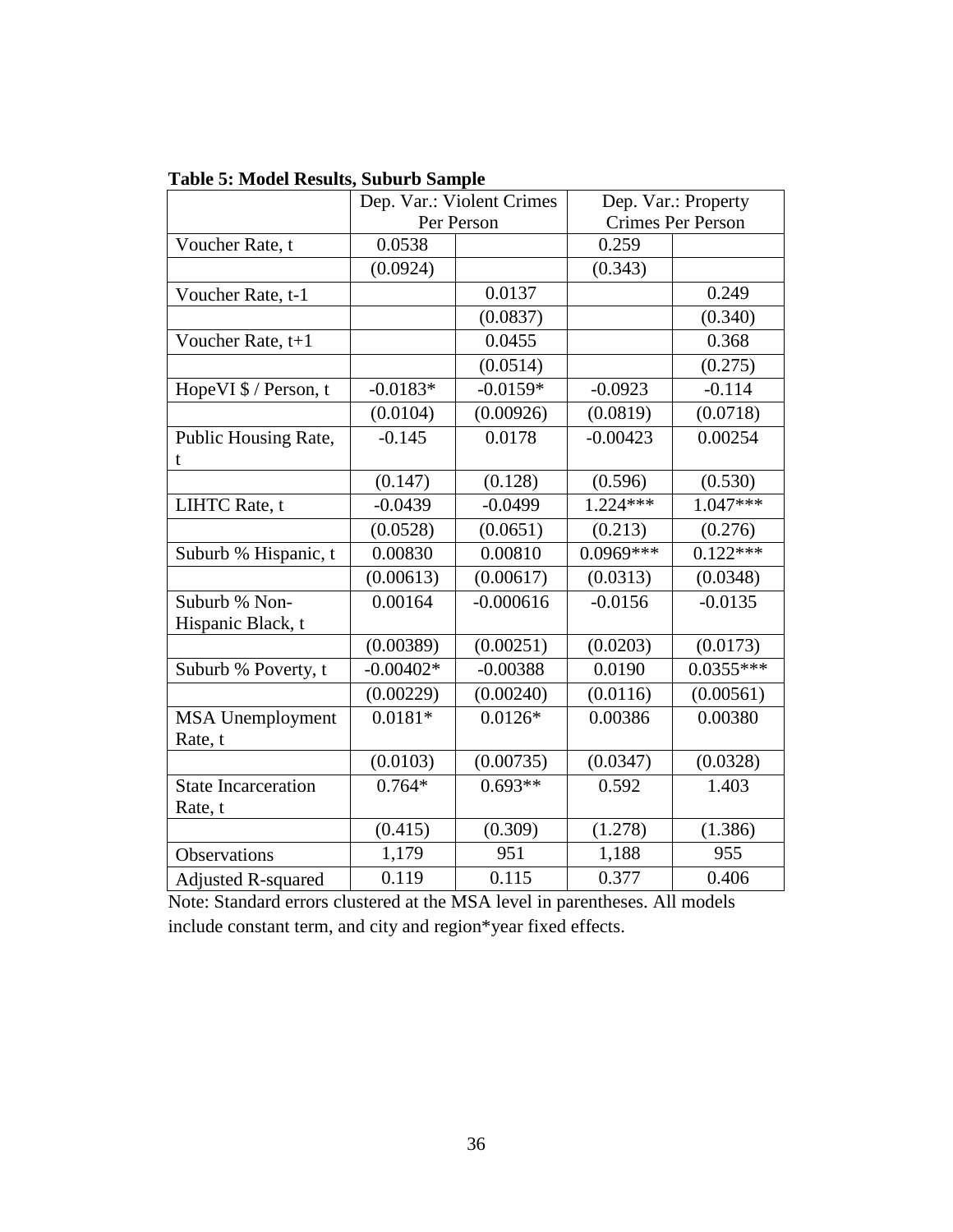|                           | DV: Log(Violent |                    | DV: Log(Property |            |
|---------------------------|-----------------|--------------------|------------------|------------|
|                           | Crimes)         |                    | Crimes)          |            |
|                           |                 | <b>City Sample</b> |                  |            |
| Log(Vouchers), t          | 0.00501         |                    | $-0.00311$       |            |
|                           | (0.0427)        |                    | (0.00605)        |            |
| Log(Vouchers), t-1        |                 | $-0.0152$          |                  | $-0.00393$ |
|                           |                 | (0.0211)           |                  | (0.00539)  |
| $Log(Vouchers)$ , t+1     |                 | $-0.00607$         |                  | $-0.00153$ |
|                           |                 | (0.0114)           |                  | (0.00703)  |
| Observations              | 2,404           | 2,086              | 2,426            | 2,107      |
| Number of Cities          | 215             | 215                | 215              | 215        |
| <b>Adjusted R-squared</b> | 0.262           | 0.194              | 0.319            | 0.289      |
|                           |                 |                    |                  |            |
|                           |                 | Suburb Sample      |                  |            |
| Log(Vouchers), t          | $-0.199$        |                    | $-0.0463$        |            |
|                           | (0.123)         |                    | (0.0441)         |            |
| Log(Vouchers), t-1        |                 | $-0.0934$          |                  | $-0.0221$  |
|                           |                 | (0.0570)           |                  | (0.0301)   |
| $Log(Vouchers)$ , t+1     |                 | $-0.472**$         |                  | $-0.0383$  |
|                           |                 | (0.209)            |                  | (0.0731)   |
| Observations              | 1,097           | 897                | 1,143            | 936        |
| Number of Cities          | 109             | 109                | 110              | 110        |
| <b>Adjusted R-squared</b> | 0.106           | 0.156              | 0.069            | 0.073      |

|  |  |  | Table 6: Logarithmic Count Variables - Voucher Coefficients |
|--|--|--|-------------------------------------------------------------|
|  |  |  |                                                             |

Note: Standard errors clustered at the city level in parentheses. All models include constant term and control for log(population), log(HOPE VI spending), log(public housing), log(LIHTC units), percent Hispanic, percent non-Hispanic Black, percent poverty, median family income, MSA unemployment rate, state incarceration rate, and city and region\*year fixed effects.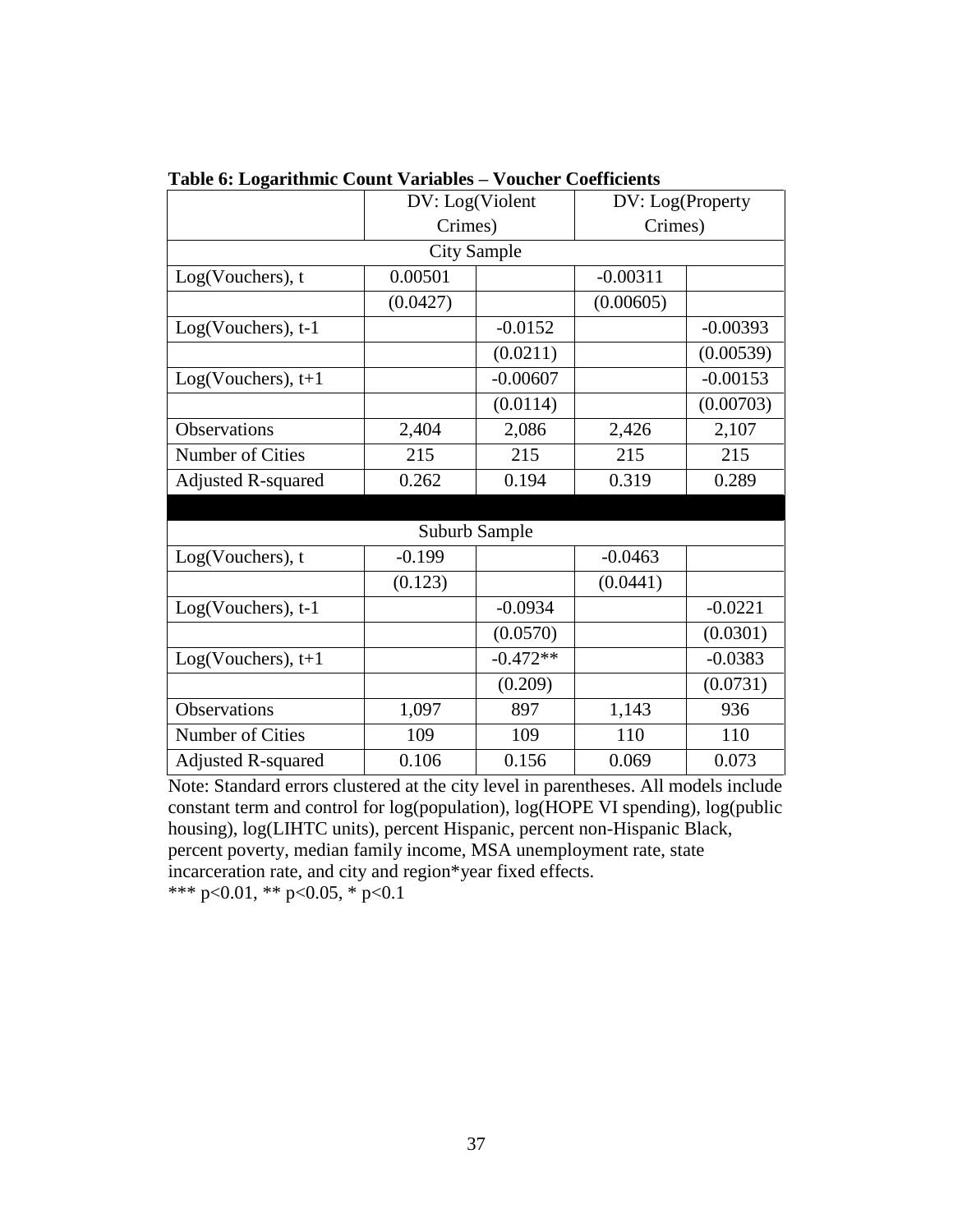|                                       | DV: Log(Violent |             | DV: Log(Property |             |
|---------------------------------------|-----------------|-------------|------------------|-------------|
|                                       | Crimes)         |             | Crimes)          |             |
| Log(Vouchers), t                      | 0.00501         |             | $-0.00311$       |             |
|                                       | (0.0427)        |             | (0.00605)        |             |
| Log(Vouchers), t-1                    |                 | $-0.0152$   |                  | $-0.00393$  |
|                                       |                 | (0.0211)    |                  | (0.00539)   |
| $Log(Vouchers)$ , t+1                 |                 | $-0.00607$  |                  | $-0.00153$  |
|                                       |                 | (0.0114)    |                  | (0.00703)   |
| Log(Population), t                    | $0.598**$       | $0.459**$   | $0.553***$       | $0.553***$  |
|                                       | (0.260)         | (0.193)     | (0.0941)         | (0.108)     |
| Log(HopeVI \$), t                     | $-0.0134**$     | $-0.00304$  | $-0.000967$      | $-0.00106$  |
|                                       | (0.00605)       | (0.00637)   | (0.00152)        | (0.00199)   |
| Log(Public Housing), t                | 0.0146          | 0.0263      | 0.00321          | $0.00517*$  |
|                                       | (0.0220)        | (0.0227)    | (0.00292)        | (0.00268)   |
| Log(LIHTC), t                         | 0.0357          | 0.0166      | $-0.00132$       | $-0.00218$  |
|                                       | (0.0378)        | (0.0315)    | (0.00570)        | (0.00584)   |
| % Hispanic, t                         | 1.520           | 0.287       | 0.628            | 0.675       |
|                                       | (1.140)         | (0.899)     | (0.420)          | (0.500)     |
| % Non-Hispanic Black,<br>t            | $8.111***$      | $4.727***$  | $1.370***$       | 1.206*      |
|                                       | (2.010)         | (1.435)     | (0.523)          | (0.614)     |
| % Poverty, t                          | $3.271**$       | $2.164**$   | 0.0233           | $-0.0782$   |
|                                       | (1.411)         | (1.075)     | (0.384)          | (0.448)     |
| Median Fam Income<br>(\$1000), t      | $-0.000949$     | $-0.000174$ | $-0.000261$      | $-0.000332$ |
|                                       | (0.00278)       | (0.00239)   | (0.00123)        | (0.00129)   |
| <b>MSA</b> Unemployment<br>Rate, t    | $-0.331$        | 0.943       | 0.220            | 0.0979      |
|                                       | (1.980)         | (1.415)     | (0.533)          | (0.570)     |
| <b>State Incarceration</b><br>Rate, t | 0.000166        | $-4.75e-05$ | $-0.000175$      | $-0.000244$ |
| Observations                          | 2,404           | 2,086       | 2,426            | 2,107       |
| Number of Cities                      | 215             | 215         | 215              | 215         |
| <b>Adjusted R-squared</b>             | 0.262           | 0.194       | 0.319            | 0.289       |

**Appendix 1a: Logarithmic Count Variables, City Sample**

Note: Standard errors clustered at the city level in parentheses. All models include constant term and city and region\*year fixed effects.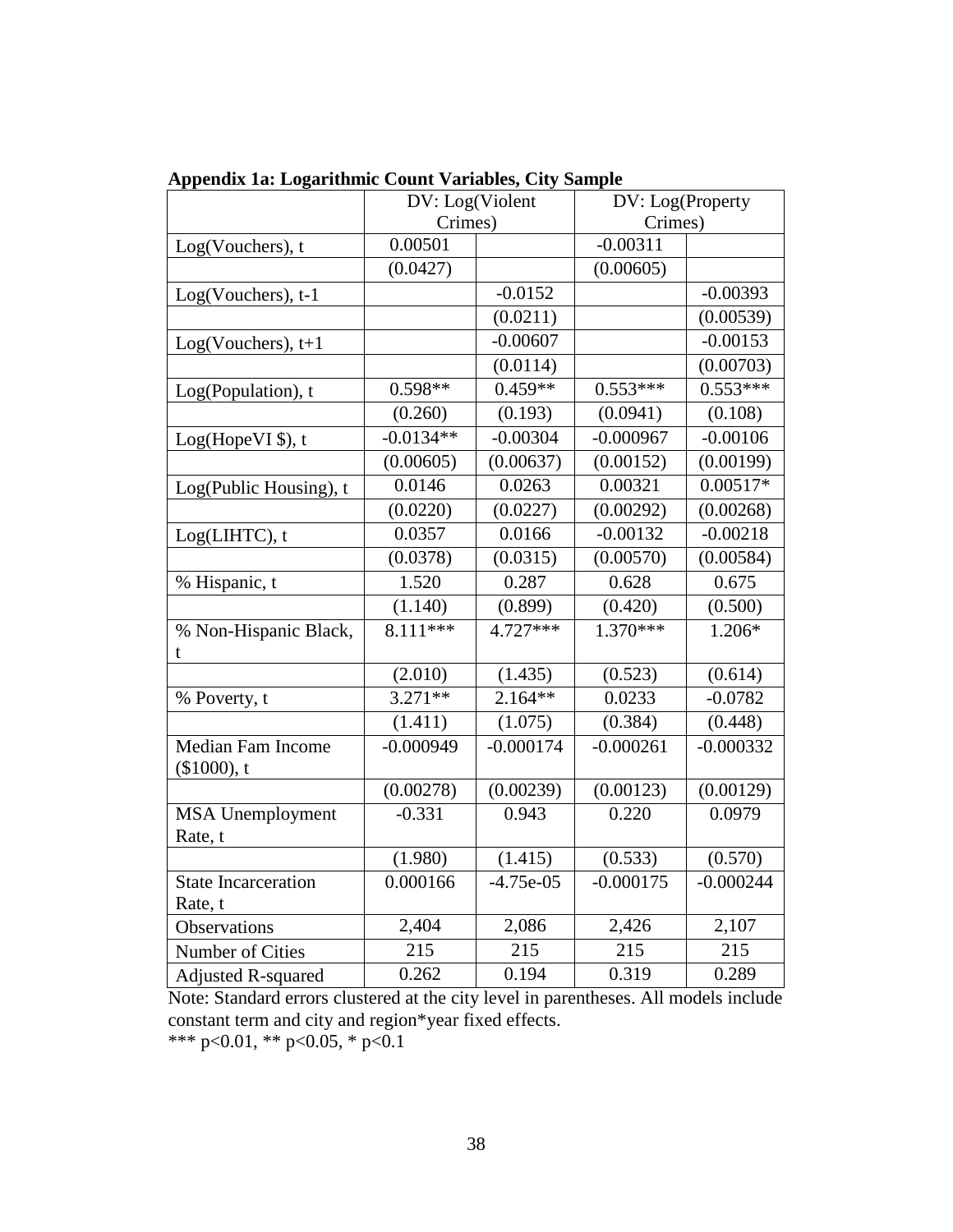|                                    | DV: Log(Violent |            | DV: Log(Property |             |  |
|------------------------------------|-----------------|------------|------------------|-------------|--|
|                                    | Crimes)         |            | Crimes)          |             |  |
| Log(Vouchers), t                   | $-0.199$        |            | $-0.0463$        |             |  |
|                                    | (0.123)         |            | (0.0441)         |             |  |
| Log(Vouchers), t-1                 |                 | $-0.0934$  |                  | $-0.0221$   |  |
|                                    |                 | (0.0570)   |                  | (0.0301)    |  |
| $Log(Vouchers)$ , t+1              |                 | $-0.472**$ |                  | $-0.0383$   |  |
|                                    |                 | (0.209)    |                  | (0.0731)    |  |
| Log(Population), t                 | $-0.281$        | $-0.141$   | 0.0694           | 0.142       |  |
|                                    | (0.365)         | (0.327)    | (0.151)          | (0.166)     |  |
| Log(HopeVI \$), t                  | $-0.00346$      | $-0.00239$ | 0.00124          | $-0.000461$ |  |
|                                    | (0.00749)       | (0.0082)   | (0.00497)        | (0.00537)   |  |
| Log(Public Housing), t             | $-0.0232$       | $-0.0192$  | 0.0145           | 0.0177      |  |
|                                    | (0.0257)        | (0.0356)   | (0.0122)         | (0.0147)    |  |
| Log(LIHTC), t                      | $-0.0724$       | 0.0278     | 0.0293           | 0.0274      |  |
|                                    | (0.202)         | (0.218)    | (0.0655)         | (0.0846)    |  |
| % Hispanic, t                      | 0.397           | $-0.471$   | $-0.694$         | $-0.145$    |  |
|                                    | (1.764)         | (2.298)    | (1.237)          | (1.287)     |  |
| % Non-Hisp Black, t                | 2.451           | 2.294      | 1.539            | 1.888       |  |
|                                    | (2.092)         | (2.035)    | (1.364)          | (1.298)     |  |
| % Poverty, t                       | $-1.476$        | 0.873      | $-0.314$         | $-0.00127$  |  |
|                                    | (1.386)         | (2.866)    | (0.541)          | (0.425)     |  |
| <b>MSA</b> Unemployment<br>Rate, t | 1.934           | 1.570      | $-0.386$         | 0.211       |  |
|                                    | (2.197)         | (2.441)    | (1.180)          | (1.400)     |  |
| <b>State Incarceration</b>         | 78.97           | 29.28      | 32.32            | 20.33       |  |
| Rate, t                            |                 |            |                  |             |  |
|                                    | (94.33)         | (100.5)    | (41.84)          | (41.93)     |  |
| <b>Observations</b>                | 1,097           | 897        | 1,143            | 936         |  |
| <b>Adjusted R-squared</b>          | 0.106           | 0.156      | 0.069            | 0.073       |  |

**Appendix 1b: Logarithmic Count Variables, Suburb Sample**

Note: Standard errors clustered at the MSA level in parentheses. All models include constant term and city and region\*year fixed effects.